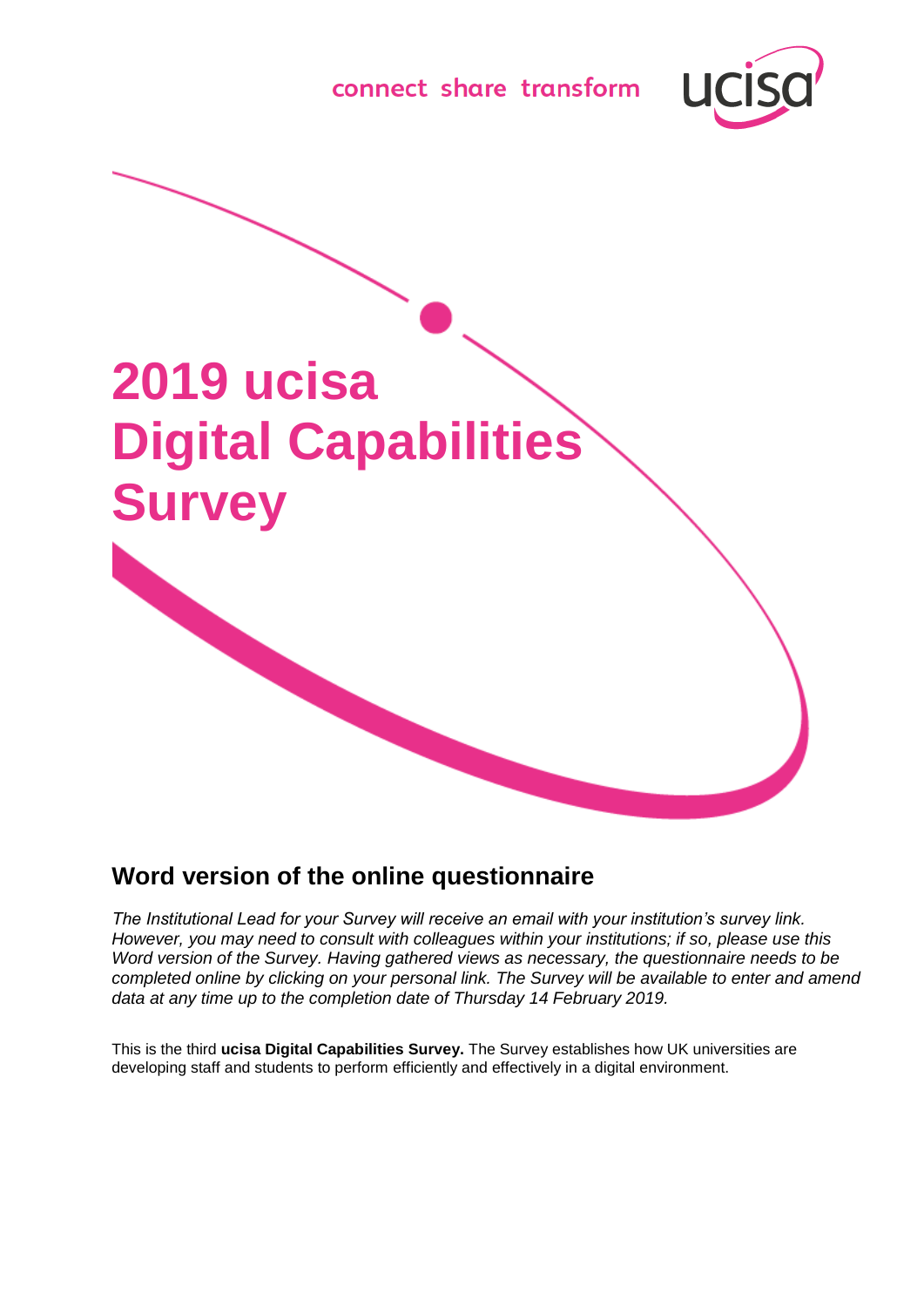# **Completing the survey**

ucisa use the Jisc definition of 'digital capabilities' <https://digitalcapability.jisc.ac.uk/what-is-digital-capability/> (this was a recommendation in the previous surveys for all institutions to use). However, we note that not all institutions use this definition and some use more than one. We ask you what definition/s your institution uses in this survey and ask that you complete the rest of the survey with your definition in mind throughout.

You will notice that some questions deal solely with staff or student digital capabilities, while others consider them together or make no distinction at all. We appreciate that provision may differ across your institution, and we do have some questions that focus on this specifically. For all the other questions, please answer from an institutional-wide perspective as far as possible.

Please provide your final answers to the survey using this online system.

- This unique link to the survey can only be used by your institution.
- The Institutional Lead will oversee the completion of the survey.
- Please note that several people can edit the survey simultaneously, but please check that data is saved correctly before exiting.
- You may choose to use the Word version to draft your responses.
- Complete the survey as accurately and completely as you can.
- Answer every question unless otherwise instructed.
- Amend responses up to the **deadline of Thursday 14 February 2019.**

### **Data Privacy**

Your data (personal details and responses to the survey) will be held in accordance with ucisa's [Privacy Policy](http://www.ucisa.ac.uk/privacy)

Details of the Institutional Lead, ie name, role title, university and email address, will be used by the ucisa Office and the Digital Capabilities Project team to administer the Survey. Should someone from your university wish to know your contact details, we will share these with that person. Your details will not be shared with third parties.

In the Digital Capabilities Survey Report Survey and all other outputs Survey responses will anonymised, so university and individuals cannot be identified.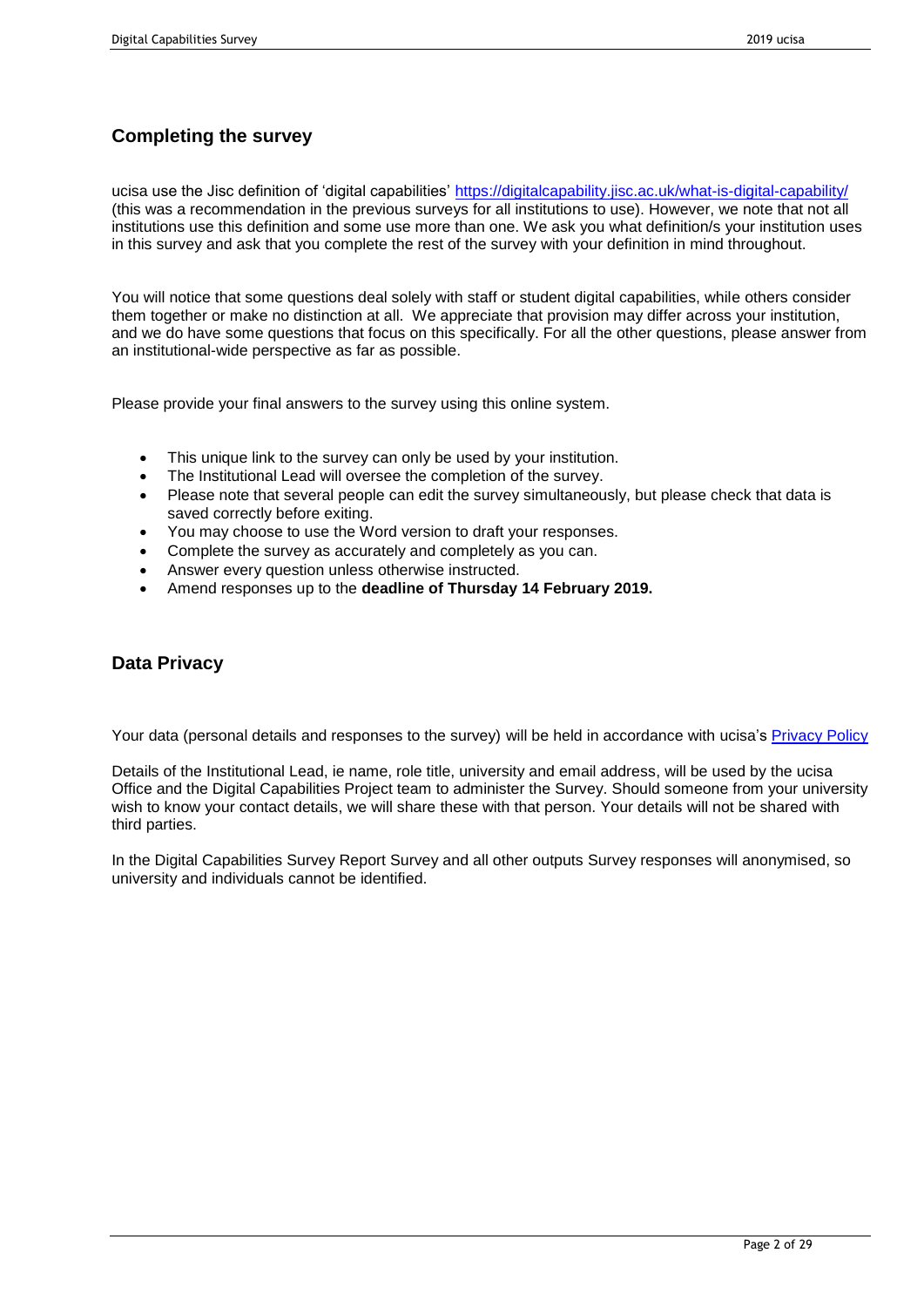### **Resources**

You may find the following resources useful:

- ucisa Digital Capabilities website [www.ucisa.ac.uk/digcap](http://www.ucisa.ac.uk/digcap)
- Guidance on the Survey and how to complete it [www.ucisa.ac.uk/digcap](http://www.ucisa.ac.uk/digcap)
- ucisa Digital Capabilities Community pages<http://digitalskillsanddevelopment.ning.com/forum>

Please email [admin@ucisa.ac.uk](mailto:admin@ucisa.ac.uk) or call 01865 283425 for help with any queries.

We are also grateful for the support of colleagues across the sector, including those from Jisc, especially Lisa Gray, Julia Taylor and Alistair McNaught; CILIP, ALT, AUDE, CBI, the Students Union and the ucisa team, Richard Walker and the ucisa Digital Education Group.

Gillian Fielding, Digital Capabilities Survey Project Lead

### **Institutional Lead respondent**

Please complete the details of who will be your Institution's Lead respondent for this Survey.

These details will be used by the Project team to follow up on any queries about your answers.

| Institution:         |  |
|----------------------|--|
| First and Last name: |  |
| Job Title:           |  |
| Telephone number:    |  |
| Email address:       |  |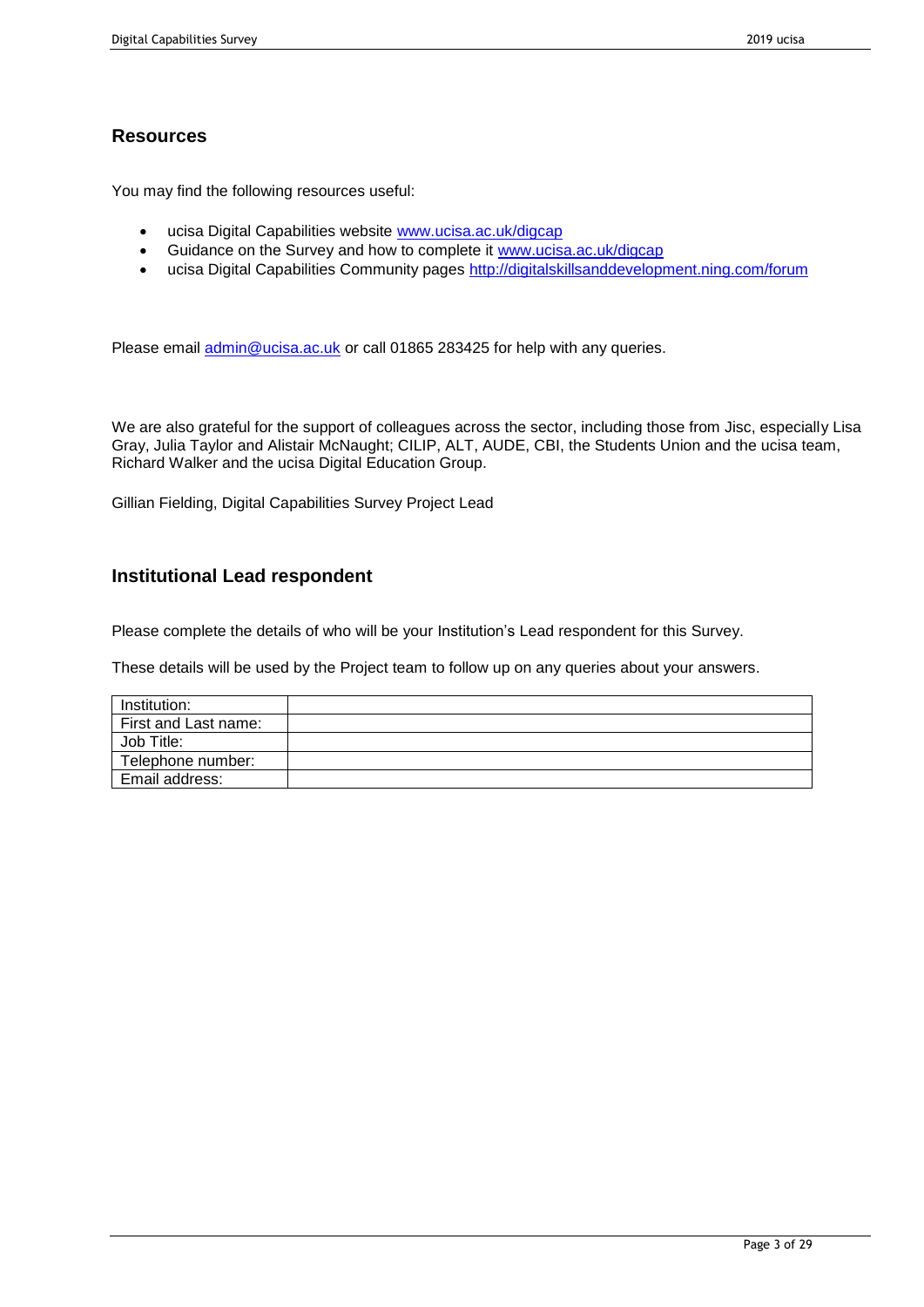# **Section 1: Context**

As you will be aware, there are several definitions of 'digital capabilities', and we know from the previous Surveys that while there is a great degree of similarity across the sector, institutions refer to the concept in various ways. While some use the Jisc definition, others talk about digital literacies, competencies, fluencies and so on. We are therefore interested in how your institution thinks of *digital capabilities* and the extent to which there is a shared view of this across the institution.

1.1 To begin with, does your institution, or any parts of it, use the Jisc definition of digital capabilities? "*At an individual level we define digital capabilities as those which equip someone to live, learn and work in a digital society. "* <https://digitalcapability.jisc.ac.uk/what-is-digital-capability/>

Yes – used across the institution Yes, but only by parts of the institution – please write in details of which parts use it and why:

No – Jisc definition not used by any part of the institution

1.2 Regardless of whether the Jisc definition is used, does your institution use any other terminology for, or definitions of, *digital capabilities*, either across the institution or by parts of the institution?

Yes – do use other terminology or definition – please write in details of the (most widely used) other definition

No – just use the Jisc definition – please skip to section 2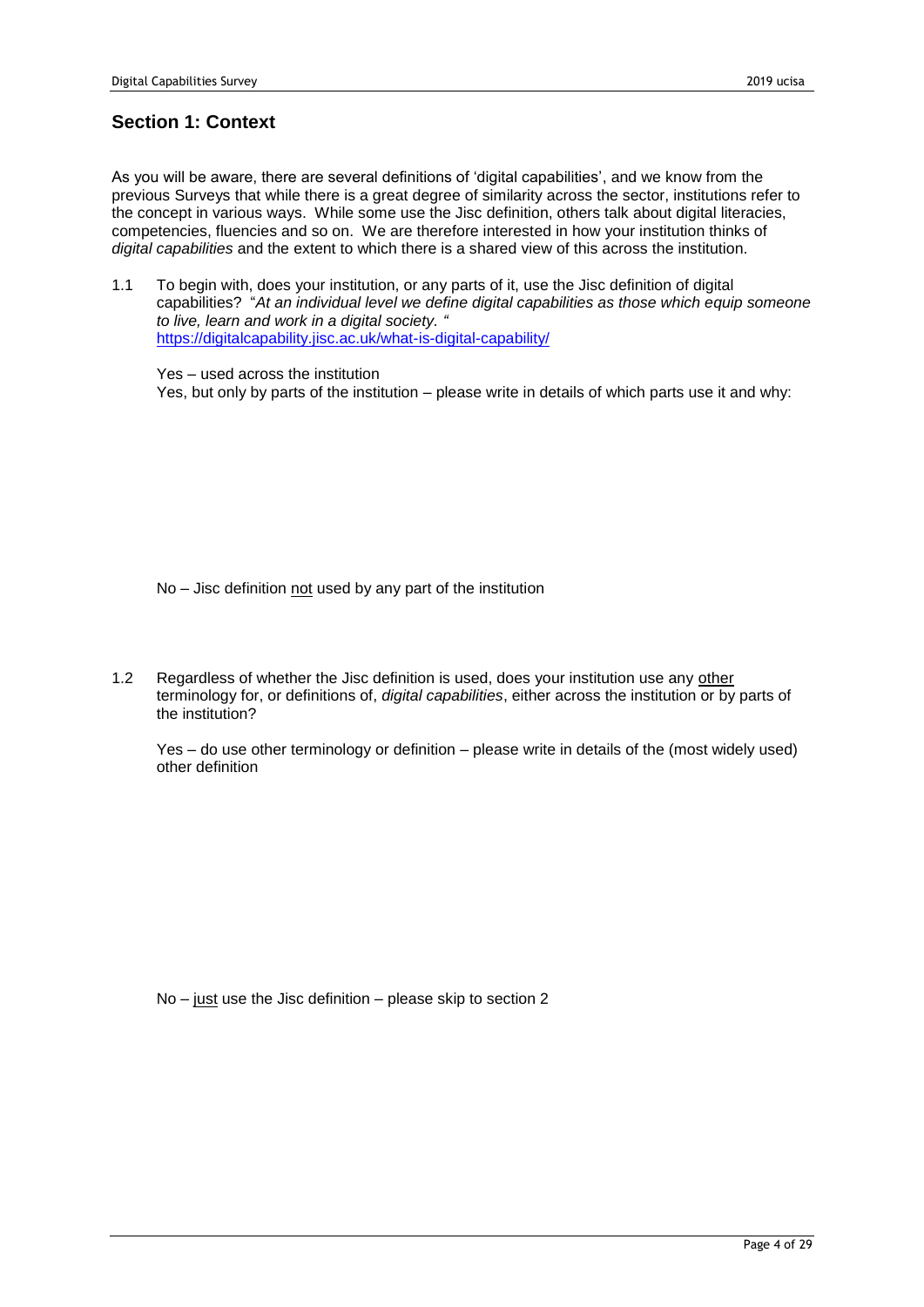# **Section 2: Strategy**

External forces, from publications and key industry projects to student expectations and technical developments, all influence strategy development and the activities that both lead to and result from these strategies. In this section, we are interested in knowing what factors have already influenced your institution and what high-level activities are in place as a result.

2.1 How important are the following **external** factors for **driving** the development of digital capabilities at your institution?

In this and other questions, we ask you to consider **students** and **staff** separately, because we recognise answers may differ between each group.

|                                                                                                                                 | For students   |                  |                    |                      | For staff      |                  |                    |                      |
|---------------------------------------------------------------------------------------------------------------------------------|----------------|------------------|--------------------|----------------------|----------------|------------------|--------------------|----------------------|
|                                                                                                                                 | Very important | Fairly important | Not very important | Not at all important | Very important | Fairly important | Not very important | Not at all important |
| Student surveys (National Student Survey, Postgraduate<br>Taught Experience Survey, Postgraduate Research<br>Experience Survey) |                |                  |                    |                      |                |                  |                    |                      |
| Higher Education Achievement Record (HEAR)                                                                                      |                |                  |                    |                      |                |                  |                    |                      |
| Increased student expectations and requirements                                                                                 |                |                  |                    |                      |                |                  |                    |                      |
| Increased focus on student employability                                                                                        |                |                  |                    |                      |                |                  |                    |                      |
| Develop unique selling point or for use as a marketing tool                                                                     |                |                  |                    |                      |                |                  |                    |                      |
| Expansion in course offerings i.e. distance learning,<br>increased student numbers, international students                      |                |                  |                    |                      |                |                  |                    |                      |
| To reduce barriers and increase independence for students<br>with disabilities                                                  |                |                  |                    |                      |                |                  |                    |                      |
| Key Information Statistics, League Tables, DLHE stats                                                                           |                |                  |                    |                      |                |                  |                    |                      |
| ucisa, Jisc, HEA, SCONUL, RLUK, RUGIT etc. initiatives                                                                          |                |                  |                    |                      |                |                  |                    |                      |
| Teaching Excellence Framework (TEF)                                                                                             |                |                  |                    |                      |                |                  |                    |                      |
| QAA HE Review Theme - Digital Literacy                                                                                          |                |                  |                    |                      |                |                  |                    |                      |
| <b>HEA UK Professional Standards Framework</b>                                                                                  |                |                  |                    |                      |                |                  |                    |                      |
| Efficiency savings                                                                                                              |                |                  |                    |                      |                |                  |                    |                      |
| Environmental concerns/green agenda                                                                                             |                |                  |                    |                      |                |                  |                    |                      |
| Availability of external project funding                                                                                        |                |                  |                    |                      |                |                  |                    |                      |
| Support of research practices, e.g. to promote open access<br>data sharing, REF responses, collaboration                        |                |                  |                    |                      |                |                  |                    |                      |
| Subject specific drivers - write in details                                                                                     |                |                  |                    |                      |                |                  |                    |                      |

### 2.2 Please enter details of any other factors that drive or enable the development of digital capabilities: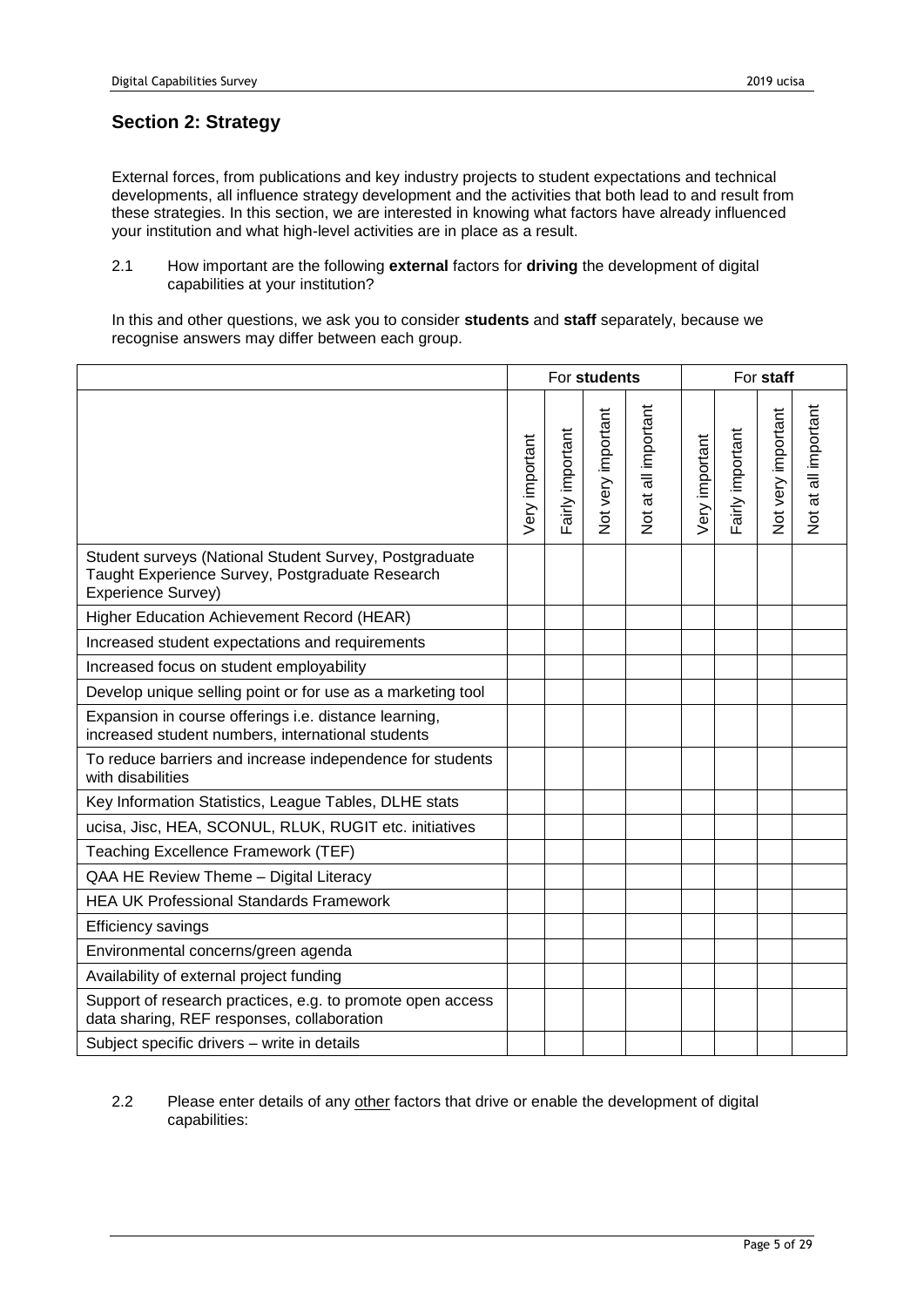### 2.3 How important are the following **external reports or documents** in informing the development of digital capability activities in your institution?

|                                                                                           | For students   |                  |                    |                      | For staff      |                  |                    |                      |  |
|-------------------------------------------------------------------------------------------|----------------|------------------|--------------------|----------------------|----------------|------------------|--------------------|----------------------|--|
|                                                                                           | Very important | Fairly important | Not very important | Not at all important | Very important | Fairly important | Not very important | Not at all important |  |
| ALT's CMALT Framework and mapping resources (2017)                                        |                |                  |                    |                      |                |                  |                    |                      |  |
| https://alt.ac.uk/certified-membership/cmalt-and-other-<br>frameworks                     |                |                  |                    |                      |                |                  |                    |                      |  |
| Jisc Digital Capabilities Discovery Tool (2016)                                           |                |                  |                    |                      |                |                  |                    |                      |  |
| https://digitalcapability.jisc.ac.uk/our-service/discovery-tool/                          |                |                  |                    |                      |                |                  |                    |                      |  |
| Jisc 'Developing organisational approaches to digital<br>capability' guide:               |                |                  |                    |                      |                |                  |                    |                      |  |
| http://bit.ly/digcapguide                                                                 |                |                  |                    |                      |                |                  |                    |                      |  |
| Jisc six elements of digital capability framework                                         |                |                  |                    |                      |                |                  |                    |                      |  |
| https://digitalcapability.jisc.ac.uk/what-is-digital-capability/                          |                |                  |                    |                      |                |                  |                    |                      |  |
| Jisc digital capability role profiles                                                     |                |                  |                    |                      |                |                  |                    |                      |  |
| https://digitalcapability.jisc.ac.uk/what-is-digital-capability/                          |                |                  |                    |                      |                |                  |                    |                      |  |
| Jisc digital experience insights (2016)                                                   |                |                  |                    |                      |                |                  |                    |                      |  |
| https://www.jisc.ac.uk/rd/projects/digital-student                                        |                |                  |                    |                      |                |                  |                    |                      |  |
| Jisc Developing Successful Student Staff Partnerships<br>(2015)                           |                |                  |                    |                      |                |                  |                    |                      |  |
| https://www.jisc.ac.uk/guides/developing-successful-<br>student-staff-partnerships        |                |                  |                    |                      |                |                  |                    |                      |  |
| Jisc Enhancing the Student Digital Experience (2015)                                      |                |                  |                    |                      |                |                  |                    |                      |  |
| https://www.jisc.ac.uk/guides/enhancing-the-digital-student-<br>experience                |                |                  |                    |                      |                |                  |                    |                      |  |
| Jisc NUS Benchmarking Tool (2015)                                                         |                |                  |                    |                      |                |                  |                    |                      |  |
| http://repository.jisc.ac.uk/6140/1/Jisc_NUS_student_experi<br>ence_benchmarking_tool.pdf |                |                  |                    |                      |                |                  |                    |                      |  |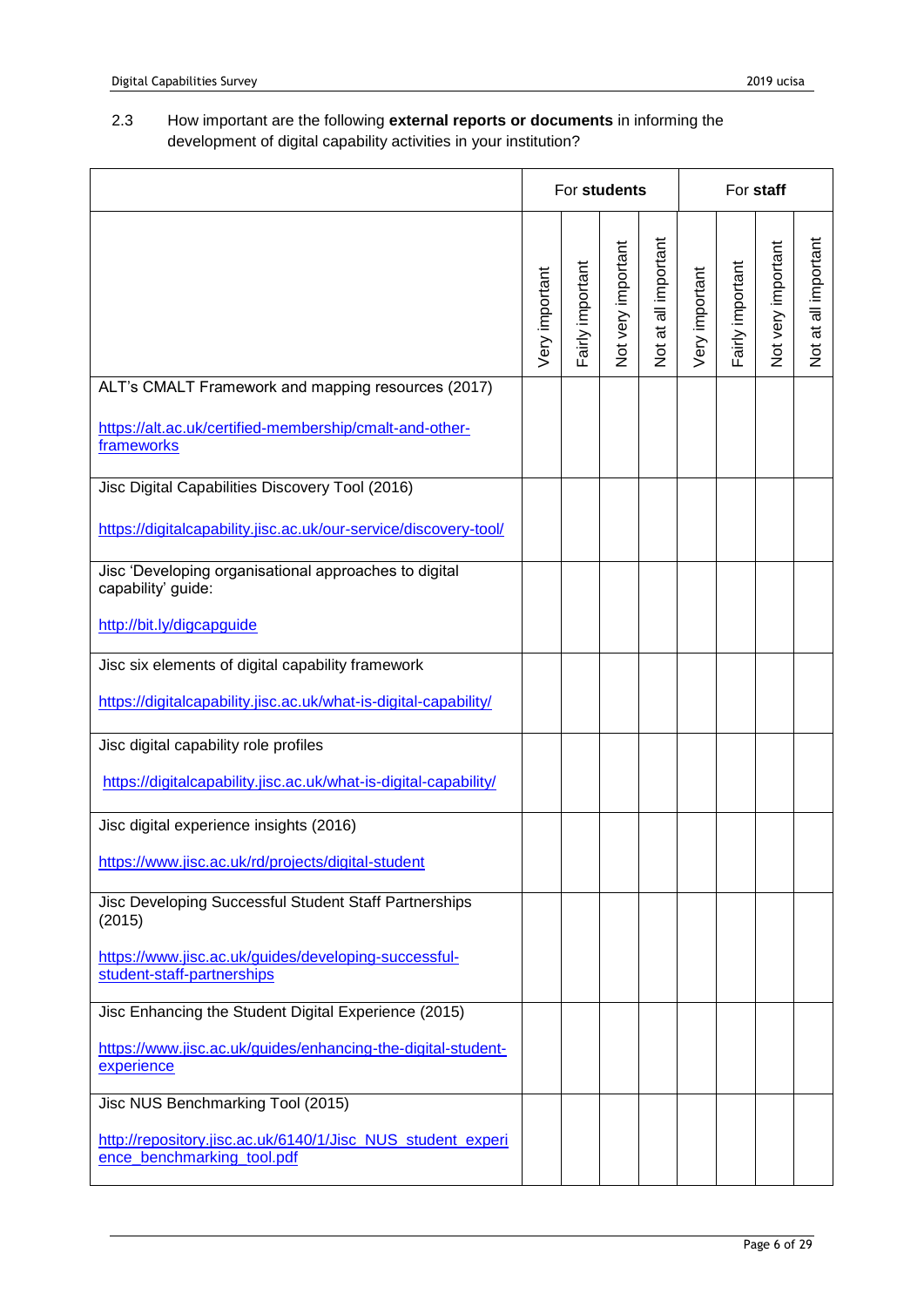|                                                                                                                             | For students   |                  |                           |                      |                | For staff        |                    |                      |  |
|-----------------------------------------------------------------------------------------------------------------------------|----------------|------------------|---------------------------|----------------------|----------------|------------------|--------------------|----------------------|--|
|                                                                                                                             | Very important | Fairly important | <b>Vot very important</b> | Not at all important | Very important | Fairly important | Not very important | Not at all important |  |
| HEA Digital Literacies Starter Toolkit (2015)                                                                               |                |                  |                           |                      |                |                  |                    |                      |  |
| https://www.heacademy.ac.uk/enhancement/starter-<br>tools/digital-literacies#getting-started-logo                           |                |                  |                           |                      |                |                  |                    |                      |  |
| HEFCE 'Changing the Learning Landscape' programme<br>(2015)                                                                 |                |                  |                           |                      |                |                  |                    |                      |  |
| http://www.hefce.ac.uk/news/newsarchive/2015/Name,1038<br>36,en.html                                                        |                |                  |                           |                      |                |                  |                    |                      |  |
| SCONUL's 7 pillars of digital literacy (2015)                                                                               |                |                  |                           |                      |                |                  |                    |                      |  |
| http://www.sconul.ac.uk/sites/default/files/documents/Digital<br>Lens.pdf                                                   |                |                  |                           |                      |                |                  |                    |                      |  |
| SCONUL's Employability Toolkit (2015)                                                                                       |                |                  |                           |                      |                |                  |                    |                      |  |
| http://www.sconul.ac.uk/page/employability#Lens%20on%2<br>0the%20SCONUL%20Seven%20Pillars%20of%20Informati<br>on%20Literacy |                |                  |                           |                      |                |                  |                    |                      |  |
| Make or Break: The UK's Digital Future (2015)                                                                               |                |                  |                           |                      |                |                  |                    |                      |  |
| https://www.publications.parliament.uk/pa/ld201415/ldselect<br>/Iddigital/111/111.pdf                                       |                |                  |                           |                      |                |                  |                    |                      |  |
| 'Towards maturity' benchmarking resources (2015)                                                                            |                |                  |                           |                      |                |                  |                    |                      |  |
| http://www.towardsmaturity.org/static/benchmark/                                                                            |                |                  |                           |                      |                |                  |                    |                      |  |
| ucisa Digital Capabilities Survey (2017)                                                                                    |                |                  |                           |                      |                |                  |                    |                      |  |
| https://www.ucisa.ac.uk/bestpractice/surveys/digcaps/2017d<br>igcaps_report                                                 |                |                  |                           |                      |                |                  |                    |                      |  |
| ucisa Digital Capabilities Survey (2014)                                                                                    |                |                  |                           |                      |                |                  |                    |                      |  |
| https://www.ucisa.ac.uk/bestpractice/surveys/digcaps/2014                                                                   |                |                  |                           |                      |                |                  |                    |                      |  |
| DIGCOMP: A Framework for Developing and<br>Understanding Digital Competence in Europe (2013)                                |                |                  |                           |                      |                |                  |                    |                      |  |
| http://ipts.jrc.ec.europa.eu/publications/pub.cfm?id=6359                                                                   |                |                  |                           |                      |                |                  |                    |                      |  |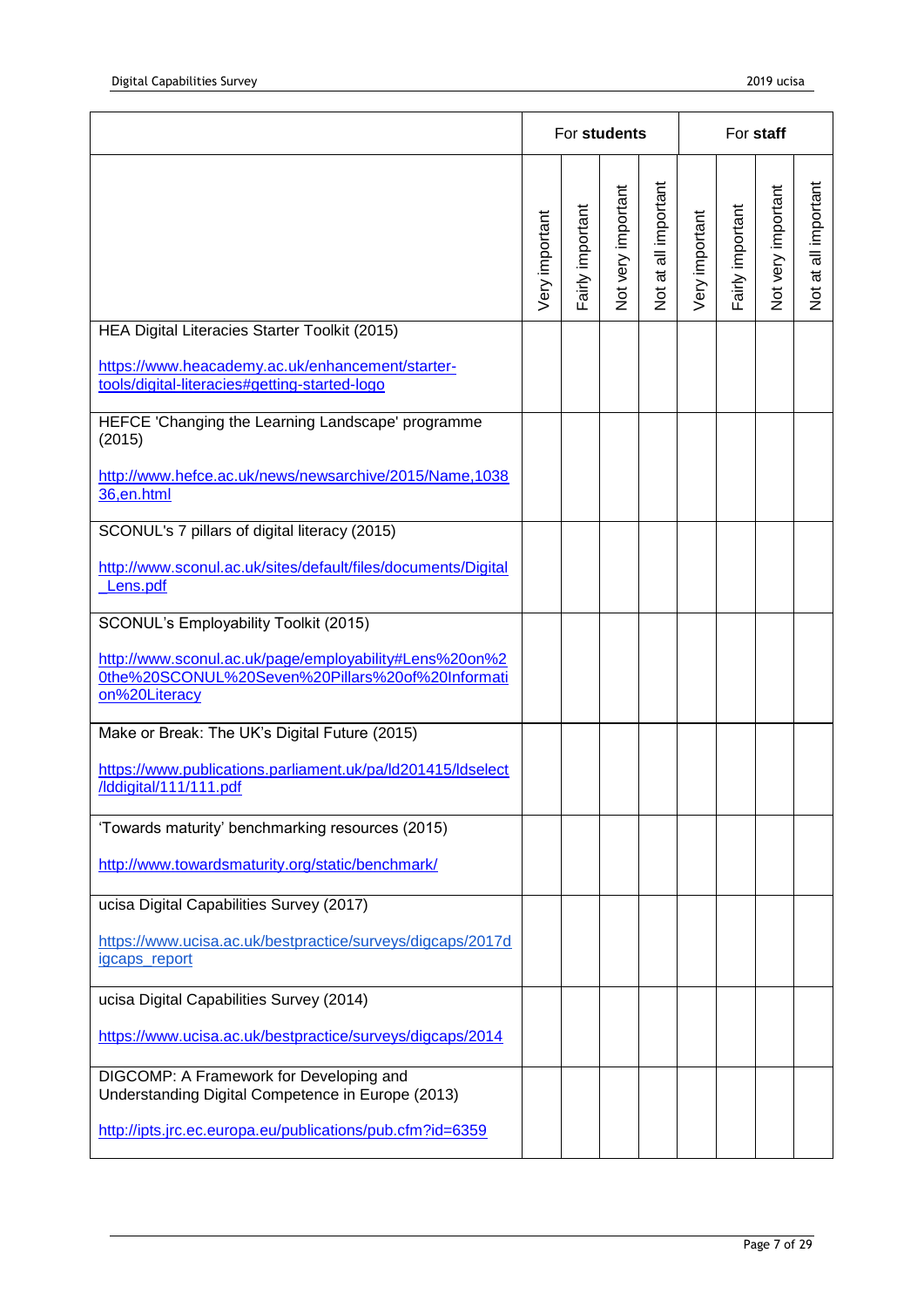|                                                                                                      | For students   |                  |                       |                                                  | For staff      |                  |                       |                                             |  |
|------------------------------------------------------------------------------------------------------|----------------|------------------|-----------------------|--------------------------------------------------|----------------|------------------|-----------------------|---------------------------------------------|--|
|                                                                                                      | Very important | Fairly important | important<br>Not very | all important<br>$\overline{a}$<br>$\frac{5}{2}$ | Very important | Fairly important | important<br>Not very | all important<br>$\vec{a}$<br>$\frac{5}{2}$ |  |
| NUS Charter on Technology in HE (2012)                                                               |                |                  |                       |                                                  |                |                  |                       |                                             |  |
| https://www.ucisa.ac.uk/news/2012-07-02-NUSCharter.aspx                                              |                |                  |                       |                                                  |                |                  |                       |                                             |  |
| HEFCE 'Student Perspectives on Technology - demand,<br>perceptions and training needs' report (2010) |                |                  |                       |                                                  |                |                  |                       |                                             |  |
| http://www.hefce.ac.uk/pubs/rereports/Year/2010/studperspt<br>ech/Title,92246,en.html                |                |                  |                       |                                                  |                |                  |                       |                                             |  |

2.4 Please enter details of any other external reports or documents that inform the development of digital capability activities: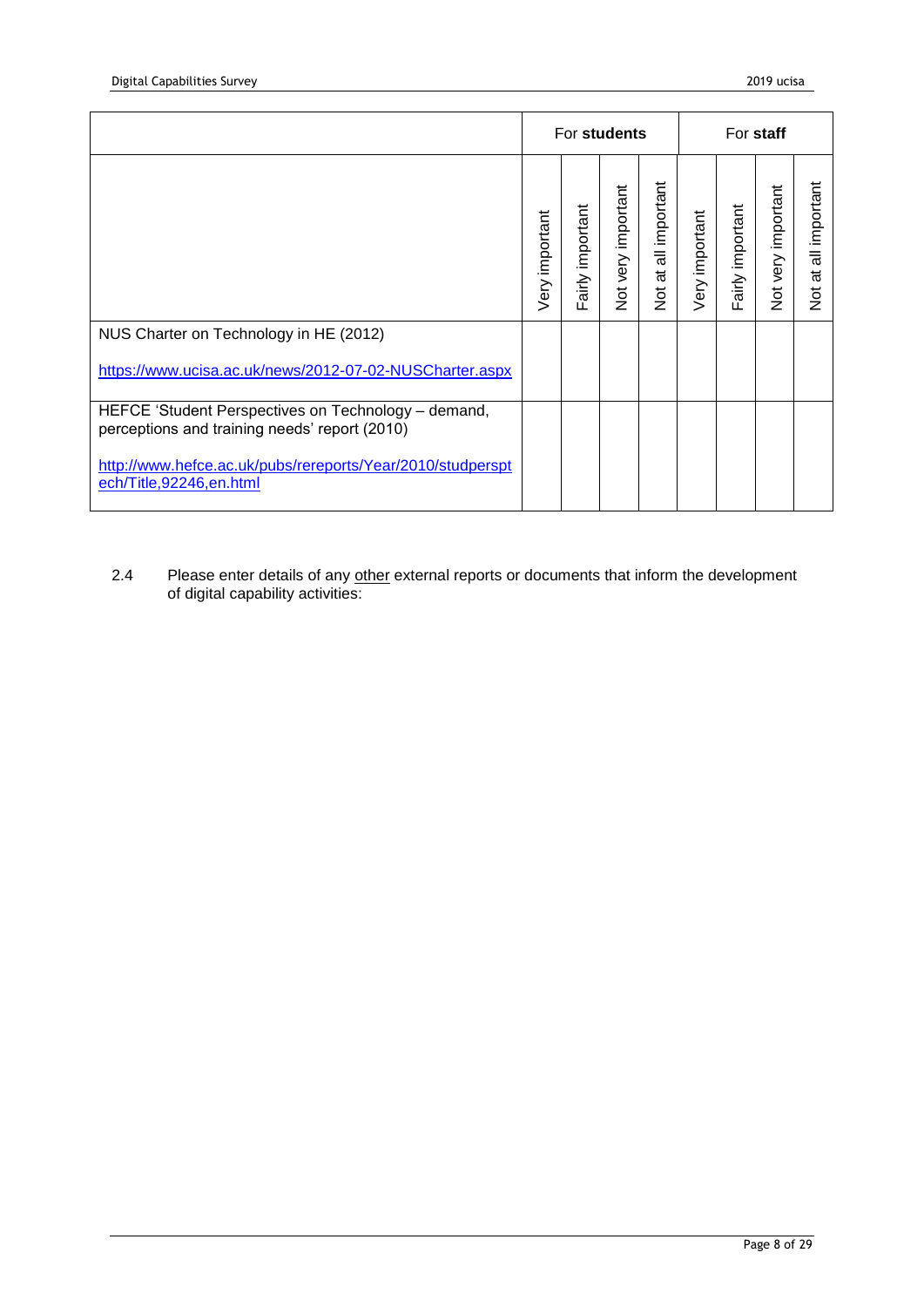#### 2.5 How important are these **institutional strategies** (or nearest equivalent) for supporting and reinforcing the importance of digital capabilities in your institution?

|                                                                            | For students   |                  |                    |                      |                      | For staff      |                  |                    |                      |                      |
|----------------------------------------------------------------------------|----------------|------------------|--------------------|----------------------|----------------------|----------------|------------------|--------------------|----------------------|----------------------|
|                                                                            | Very important | Fairly important | Not very important | Not at all important | Do not have strategy | Very important | Fairly important | Not very important | Not at all important | Do not have strategy |
| Teaching, Learning, Assessment strategy                                    |                |                  |                    |                      |                      |                |                  |                    |                      |                      |
| <b>Student Experience strategy</b>                                         |                |                  |                    |                      |                      |                |                  |                    |                      |                      |
| Disability Support strategy/Accessibility or<br><b>Inclusion Strategy</b>  |                |                  |                    |                      |                      |                |                  |                    |                      |                      |
| Access/Widening Participation strategy                                     |                |                  |                    |                      |                      |                |                  |                    |                      |                      |
| Technology Enhanced Learning (TEL) or<br>eLearning strategy                |                |                  |                    |                      |                      |                |                  |                    |                      |                      |
| Information & Communications<br>Technology (ICT) strategy                  |                |                  |                    |                      |                      |                |                  |                    |                      |                      |
| Digital strategy                                                           |                |                  |                    |                      |                      |                |                  |                    |                      |                      |
| Library/Learning Resources strategy                                        |                |                  |                    |                      |                      |                |                  |                    |                      |                      |
| Open resources strategy (covering use<br>and management of open resources) |                |                  |                    |                      |                      |                |                  |                    |                      |                      |
| Estates/Learning Spaces strategy                                           |                |                  |                    |                      |                      |                |                  |                    |                      |                      |
| Communications strategy                                                    |                |                  |                    |                      |                      |                |                  |                    |                      |                      |
| Mobile strategy                                                            |                |                  |                    |                      |                      |                |                  |                    |                      |                      |
| Marketing strategy                                                         |                |                  |                    |                      |                      |                |                  |                    |                      |                      |
| Procurement strategy                                                       |                |                  |                    |                      |                      |                |                  |                    |                      |                      |
| <b>Staff Development strategy</b>                                          |                |                  |                    |                      |                      |                |                  |                    |                      |                      |
| Research strategy                                                          |                |                  |                    |                      |                      |                |                  |                    |                      |                      |
| Employability strategy                                                     |                |                  |                    |                      |                      |                |                  |                    |                      |                      |
| Distance Learning strategy                                                 |                |                  |                    |                      |                      |                |                  |                    |                      |                      |

#### 2.6 Please enter details of any other institutional strategies that support and reinforce the importance of digital capabilities: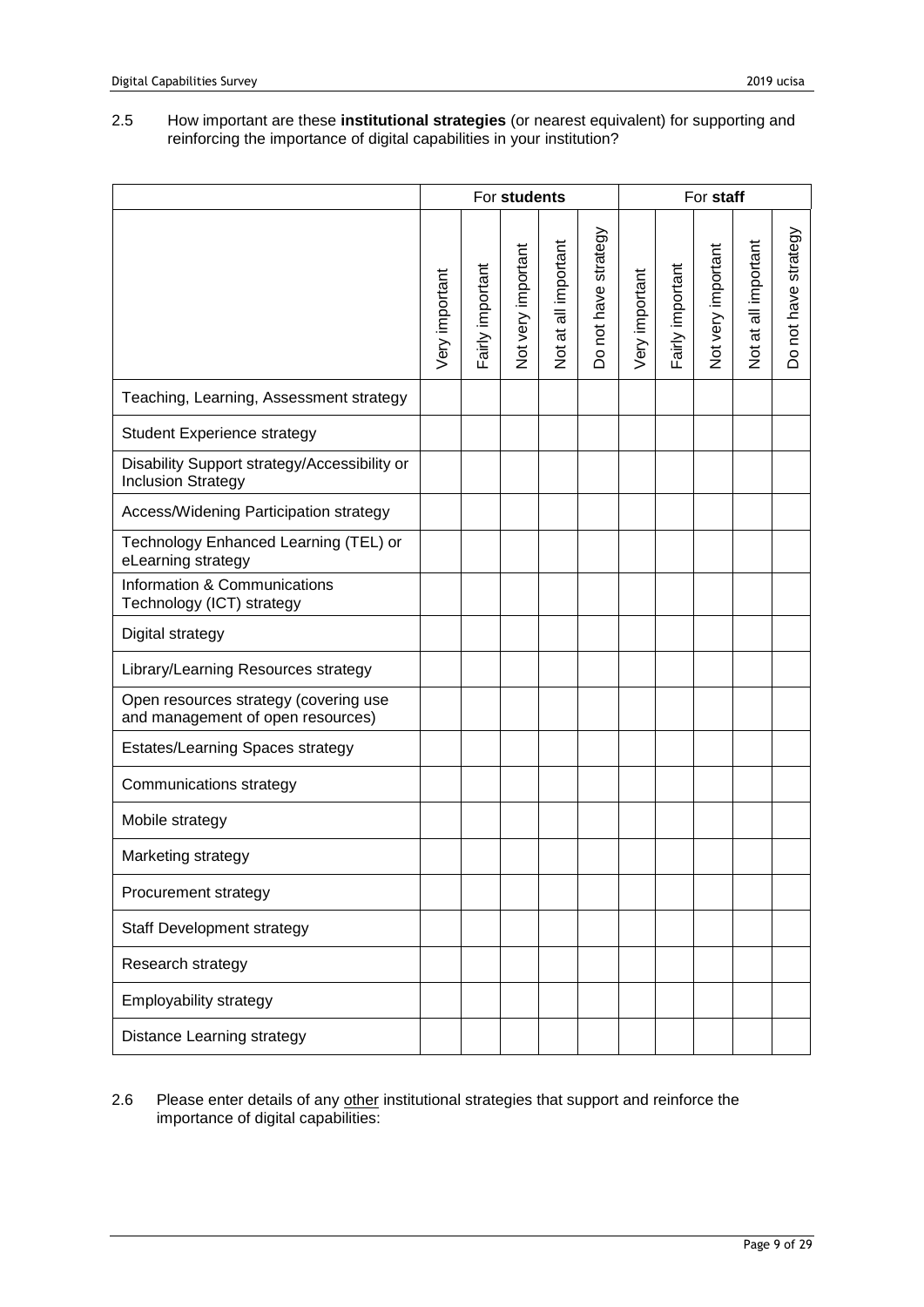2.7 Thinking specifically about the Teaching Excellence Framework (TEF), which, if any of the following actions has the institution taken **as a result** of TEF that have impacted (or will impact) on the development of student and staff digital capabilities?

Developed digital skills profiling for students and teaching staff Enhanced staff digital capabilities to gather and process the required metrics for TEF Adapted/built upon/developed relevant strategies and policies Changes made to curricula to include digital capability/fluency Other action – please specify

No actions taken yet in response to TEF

2.8 Does your institution have any specific roles dedicated to developing digitally capable students and staff?

Yes – please answer 2.9 No – please skip to 2.10

2.9 Which **roles** in your institution have responsibility for developing the culture of digitally capable staff and students? Please list details of up to three key individuals – giving their job title, organisational location and name (optional).

> Individual #1 Job title and role: Location in institution eg. Department: Name (optional):

> Individual #2 Job title and role: Location in institution eg. Department: Name (optional):

> Individual #3 Job title and role: Location in institution eg. Department: Name (optional):

2.10 How would you characterise your institutional approach to developing the digital capabilities staff and students? Would you say it was predominantly …

Top down and tightly steered Top down and loosely steered Bottom up Simultaneously top down and bottom up Mix of above approaches Other approach - please specify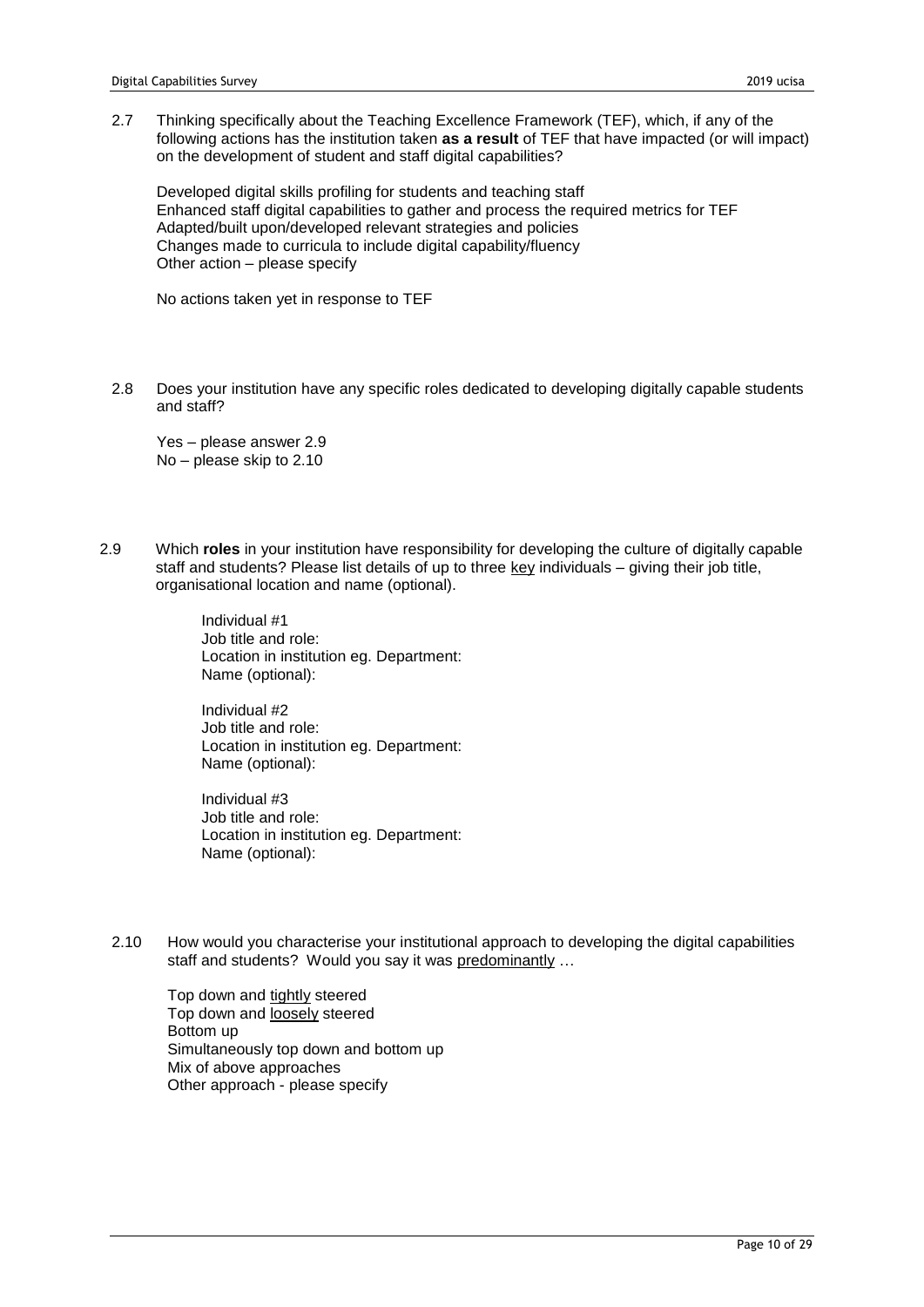# **Section 3: Delivery, implementation and practice**

This section explores in greater detail the activities, practices, training and support currently being undertaken in your institution. Where provision is patchy in your institution, please use the response '*no, but working towards this*'.

#### 3.1 Which of the following activities or processes directly encourage and support **student** digital capabilities in your institution?

|                                                                                                        | Yes | No, but<br>working<br>towards<br>this | No |
|--------------------------------------------------------------------------------------------------------|-----|---------------------------------------|----|
| A senior institutional DC champion/leader                                                              |     |                                       |    |
| Institutional scoping, benchmarking or audit projects                                                  |     |                                       |    |
| IT policy/infrastructure enabling of innovation, e.g. a software upgrade                               |     |                                       |    |
| Creating action plans (centrally) based on feedback, eg. Student Digital<br>Experience Insight service |     |                                       |    |
| Creating action plans (locally) based on feedback, eg. Student Digital<br>Experience Insight service   |     |                                       |    |
| Development of business IT systems                                                                     |     |                                       |    |
| Efficiency savings                                                                                     |     |                                       |    |
| Support from suppliers                                                                                 |     |                                       |    |
| Environmental concerns/green agenda                                                                    |     |                                       |    |
| Policies for use of personal devices/services                                                          |     |                                       |    |
| Creation of a common user experience                                                                   |     |                                       |    |
| Assessing student digital capability after acceptance through to induction                             |     |                                       |    |
| Ongoing assessment of student digital capability after induction                                       |     |                                       |    |
| Support to meet the needs of students with disabilities                                                |     |                                       |    |
| Digital capability included in intended learning outcomes                                              |     |                                       |    |
| Department specific Foundation courses e.g. database and analysis packages                             |     |                                       |    |
| Development of innovative pedagogic practices                                                          |     |                                       |    |
| Information literacies embedded into curriculum                                                        |     |                                       |    |
| Learning, teaching and assessment methods                                                              |     |                                       |    |
| Prominence eg. inclusion in course handbooks                                                           |     |                                       |    |
| Graduate frameworks and attributes descriptors                                                         |     |                                       |    |
| Internally provided training in digital capabilities                                                   |     |                                       |    |
| <b>Externally provided training in digital capabilities</b>                                            |     |                                       |    |
| Events and activities e.g. conferences, Digilabs                                                       |     |                                       |    |
| Mentoring and academic advising                                                                        |     |                                       |    |
| Relevant paid roles for students                                                                       |     |                                       |    |
| Relevant internships                                                                                   |     |                                       |    |
| Students as change agents                                                                              |     |                                       |    |
| Student digital champions or similar                                                                   |     |                                       |    |
| Staff-student partnership projects                                                                     |     |                                       |    |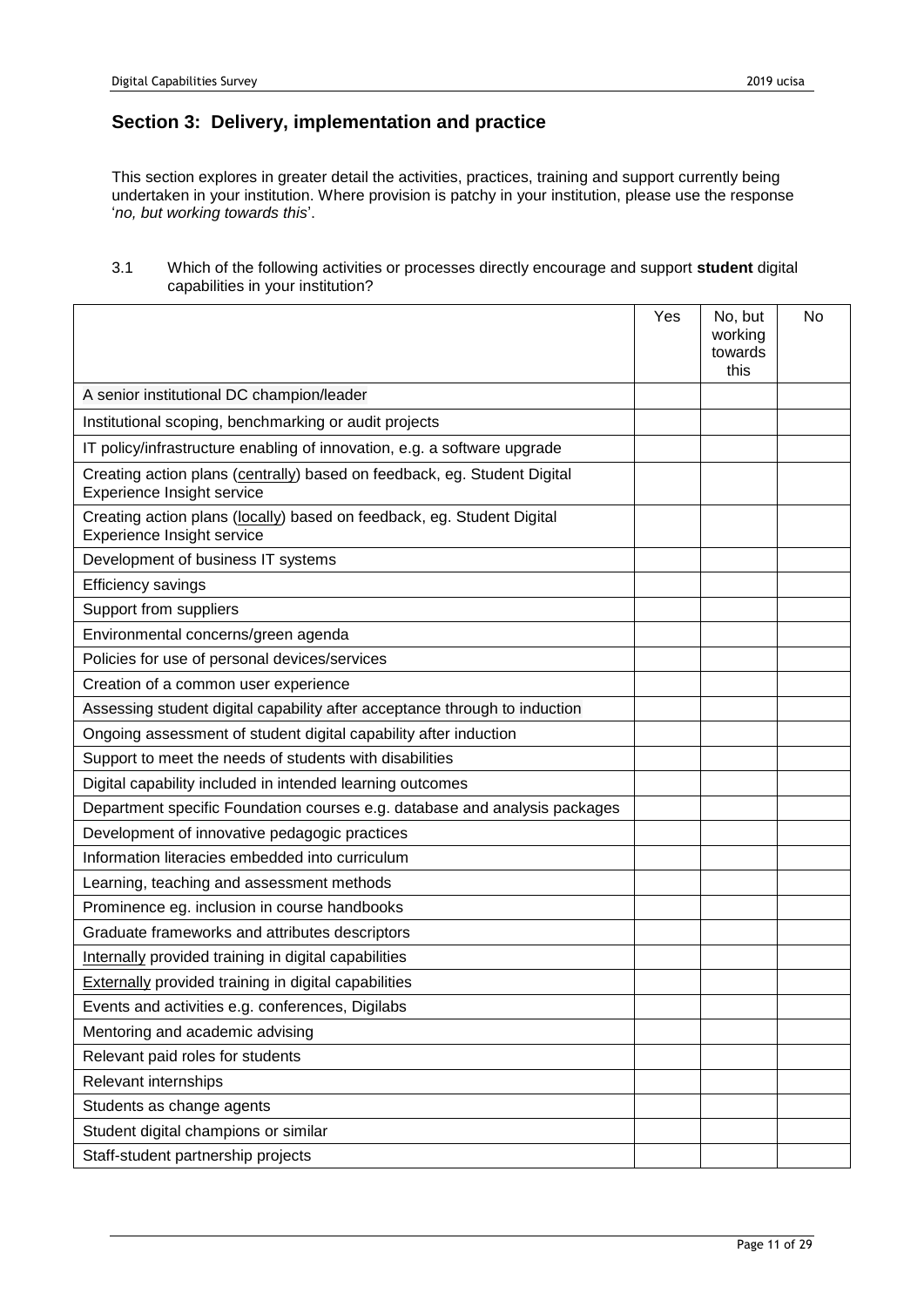- 3.2 Which three of the activities or processes above have had most impact on the development of **student** digital capabilities over the **past two years or so**?
- 3.3 How do you identify digital capability **training and development needs** of students? Please select all that apply.

Assessment of digital capabilities upon entry Jisc Digital Capability Discovery Tool [https://digitalcapability.jisc.ac.uk/our-service/discovery](https://digitalcapability.jisc.ac.uk/our-service/discovery-tool/)[tool/](https://digitalcapability.jisc.ac.uk/our-service/discovery-tool/) Anytime training needs analysis In discussion, i.e. tutorials Formal assessment/testing/in-house checklist When implementing new systems/services/processes Analytics of support requests Other method - please specify Do not identify training and development needs of students – please write in why you don't

3.4 Which **departments** take the lead in helping **students** develop their digital capabilities and what **methods** do they use? Please select all that apply within each department.

|                                                | Library | T Services | Academic/Study skills | Disability Support | eLearning unit | Careers<br>Service/Employability | Student<br>Support/Progress | Departmental/School<br>support | Academic staff | ×<br>Other department<br>please specify |
|------------------------------------------------|---------|------------|-----------------------|--------------------|----------------|----------------------------------|-----------------------------|--------------------------------|----------------|-----------------------------------------|
| Embedded in teaching/curriculum                |         |            |                       |                    |                |                                  |                             |                                |                |                                         |
| Mandatory training                             |         |            |                       |                    |                |                                  |                             |                                |                |                                         |
| Optional sign-up training                      |         |            |                       |                    |                |                                  |                             |                                |                |                                         |
| Online training                                |         |            |                       |                    |                |                                  |                             |                                |                |                                         |
| Webinars                                       |         |            |                       |                    |                |                                  |                             |                                |                |                                         |
| Helpdesk                                       |         |            |                       |                    |                |                                  |                             |                                |                |                                         |
| Drop-in clinics or appointments                |         |            |                       |                    |                |                                  |                             |                                |                |                                         |
| Telephone/email/online chat/remote<br>access   |         |            |                       |                    |                |                                  |                             |                                |                |                                         |
| Videos (e.g. YouTube, Vimeo, in<br>house etc.) |         |            |                       |                    |                |                                  |                             |                                |                |                                         |
| Twitter/social media                           |         |            |                       |                    |                |                                  |                             |                                |                |                                         |
| Other method - please specify                  |         |            |                       |                    |                |                                  |                             |                                |                |                                         |
| This department does not help<br>students      |         |            |                       |                    |                |                                  |                             |                                |                |                                         |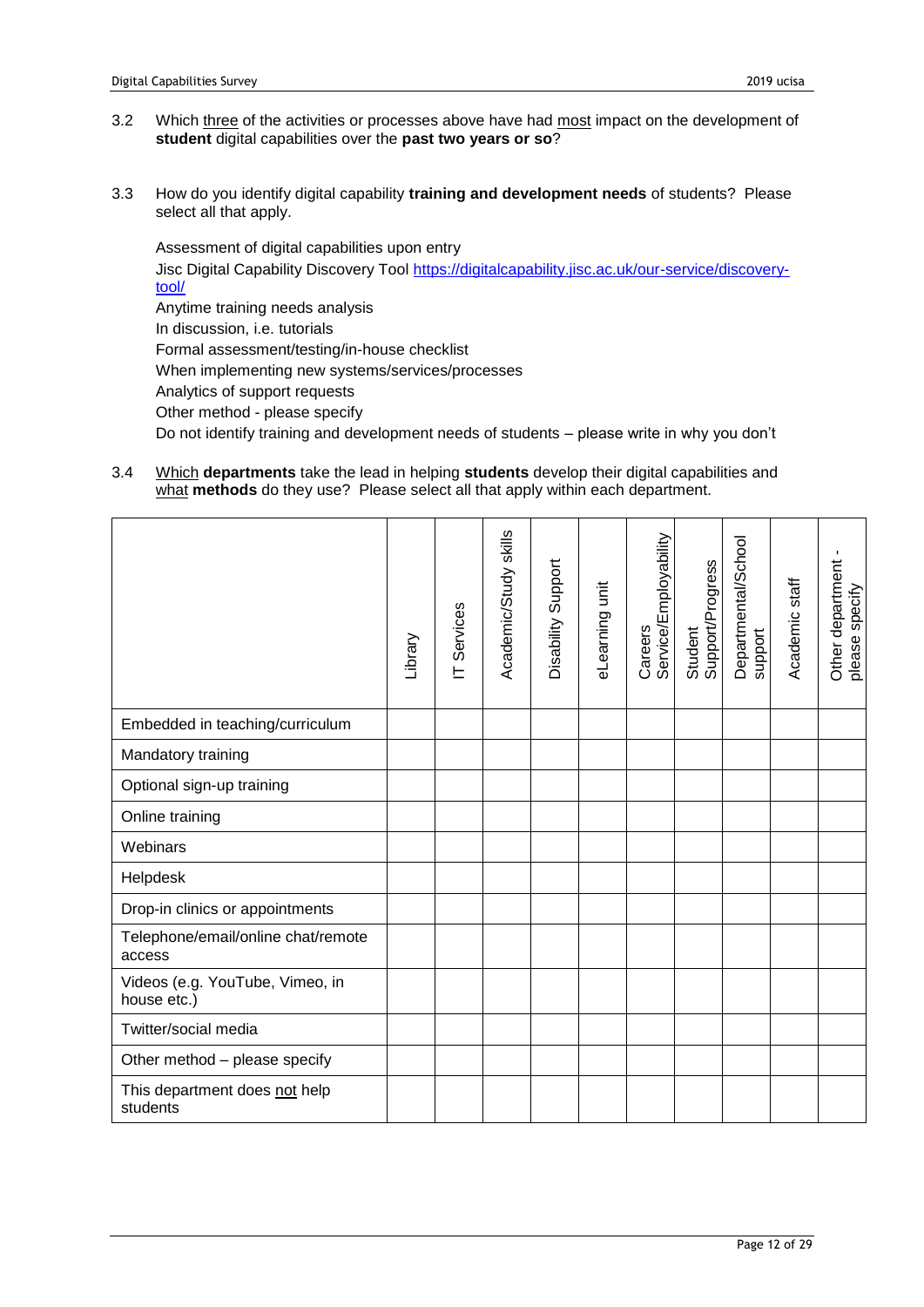3.5 Digital identity and wellbeing is an issue that **students** need to be aware of. Which **departments** take the lead in helping **students** develop positive digital identities? Please select all that apply.

Library IT Services Academic/Study skills Disability Support eLearning Unit Careers Service/Employability Student Support/Progress Departmental/School Support Departmental academic staff Other department – please specify No department takes the lead in this

3.6 Do any of the above departments use learner analytics to monitor student wellbeing?

Yes - please write in details of which departments, and how they use learner analytics

No, but working towards this Learner analytics are not used by any department to monitor student wellbeing

3.7 Which of the following happen at your institution to help embed the development of **student** digital capabilities in the curriculum? Please select all that apply.

Digital capability modules are embedded into a student's programme/course Freestanding modules on digital capability Training in specific aspects of digital capabilities as required by the course Online self-paced voluntary opportunities Work placement/year in industry/commerce Other – please specify None of the above - developing student digital capabilities is not embedded in the curriculum

3.8 And how is **student** achievement, in respect of their digital capabilities, recognised? Please select all that apply.

Credit bearing modules Recognition/acknowledgement/certificate (not credit bearing) External certification eg. MS Office Specialist (MOS) Acknowledged as part of Higher Education Achievement Record Open badges Award schemes Student i-/digital/champions/ambassadors Other – please specify None of the above - student achievement is not recognised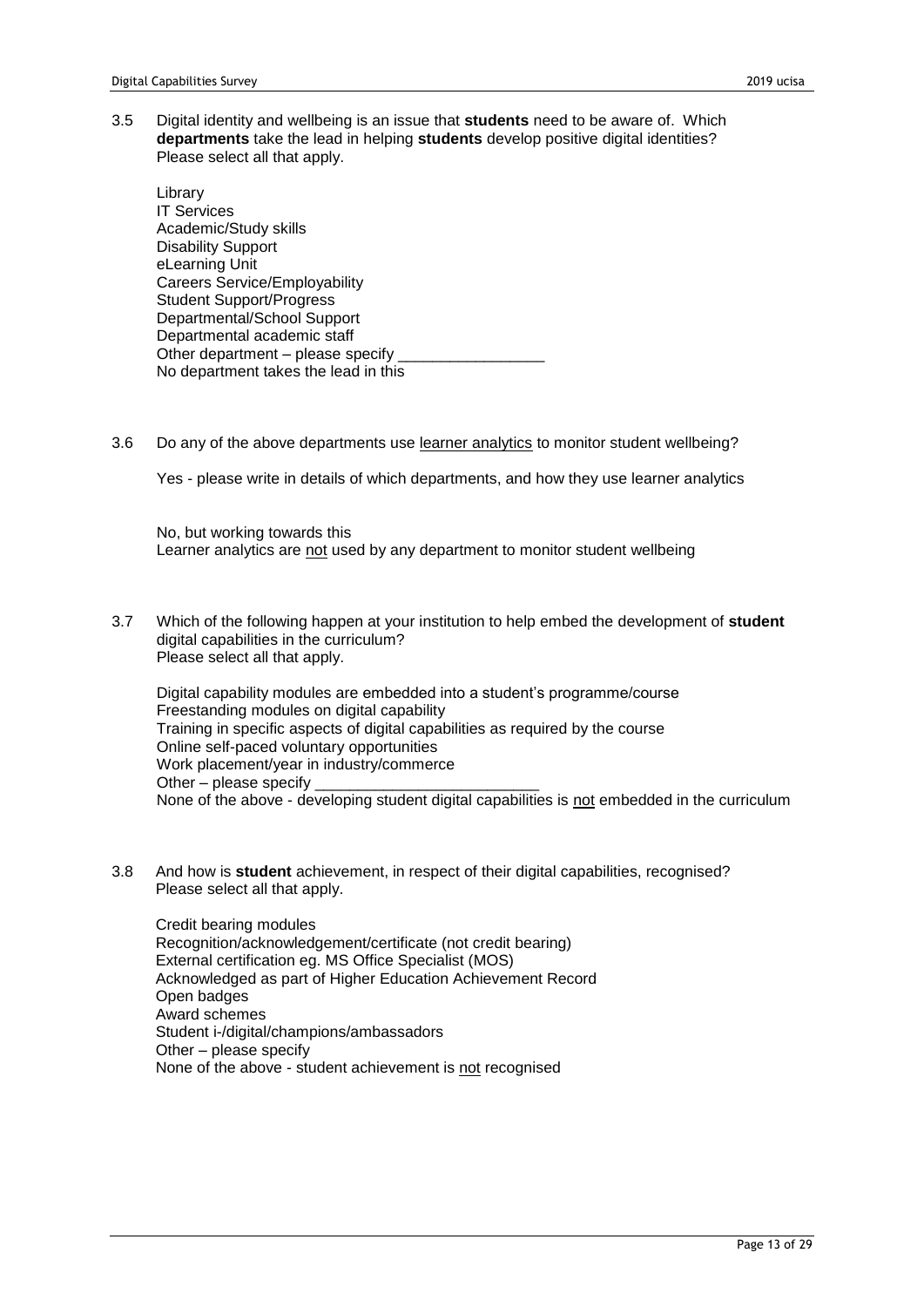#### 3.9 Turning now to **staff**, which of the following activities or processes directly encourage and support **staff** digital capabilities in your institution?

|                                                                                                             | Yes | No, but<br>working<br>towards<br>this | No |
|-------------------------------------------------------------------------------------------------------------|-----|---------------------------------------|----|
| A senior institutional DC champion/leader                                                                   |     |                                       |    |
| Institutional scoping, benchmarking or audit projects                                                       |     |                                       |    |
| IT policy/infrastructure enabling of innovation, e.g. a software upgrade                                    |     |                                       |    |
| Development of business IT systems                                                                          |     |                                       |    |
| Creating action plans (centrally) based on staff feedback                                                   |     |                                       |    |
| Creating action plans (locally) based on staff feedback                                                     |     |                                       |    |
| Support from suppliers                                                                                      |     |                                       |    |
| Policies for use of personal devices/services                                                               |     |                                       |    |
| Creation of a common user experience                                                                        |     |                                       |    |
| Staff recruitment standards                                                                                 |     |                                       |    |
| Induction processes                                                                                         |     |                                       |    |
| Contractual obligation/job descriptions                                                                     |     |                                       |    |
| Annual appraisals/performance development reviews                                                           |     |                                       |    |
| Can form part of promotion or financial reward case                                                         |     |                                       |    |
| Strategic approach to staff development                                                                     |     |                                       |    |
| Mechanisms for staff recognition and reward                                                                 |     |                                       |    |
| Time off in lieu/backfill of time                                                                           |     |                                       |    |
| Relevant secondment opportunities                                                                           |     |                                       |    |
| Community/ies of practice/peer learning                                                                     |     |                                       |    |
| IT/Digital skills training on core software (e.g. MS Office) or subject-<br>specific software               |     |                                       |    |
| Face to face training opportunities such as workshops                                                       |     |                                       |    |
| Internally provided training in digital capabilities                                                        |     |                                       |    |
| <b>Externally provided training in digital capabilities</b>                                                 |     |                                       |    |
| Digital capability training and development needs built into annual<br>team/service/school/faculty planning |     |                                       |    |
| Digital scholarship - promoting, publishing, referencing, engaging in<br>research communities               |     |                                       |    |
| Development of innovative pedagogic practices                                                               |     |                                       |    |
| Staff digital champions or similar                                                                          |     |                                       |    |
| Staff expected to have and manage digital profile                                                           |     |                                       |    |
| Development/encouragement of agile/remote working practices                                                 |     |                                       |    |
| Internal project funding                                                                                    |     |                                       |    |
| Awards, celebrations or similar                                                                             |     |                                       |    |
| Mentoring and academic advising                                                                             |     |                                       |    |
| Staff-student partnership projects                                                                          |     |                                       |    |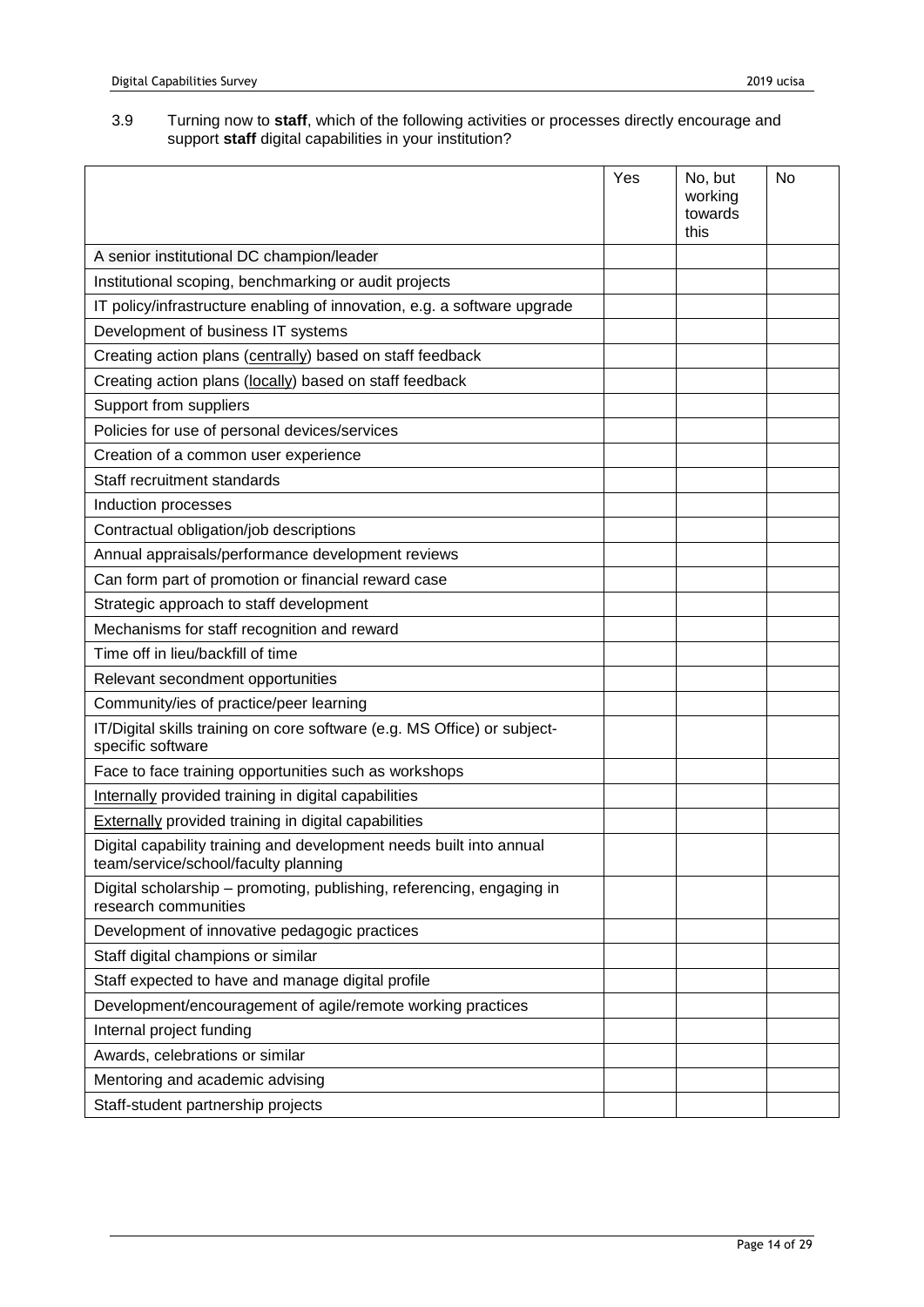- 3.10 Which three of the activities or processes above have had most impact on the development of **staff** digital capabilities over the past two years or so?
- 3.11 How do you identify digital capability training and development needs of **staff**? Please select all that apply.

Human Resource assessment Jisc Digital Capability Discovery Tool [https://digitalcapability.jisc.ac.uk/our-service/discovery](https://digitalcapability.jisc.ac.uk/our-service/discovery-tool/)[tool/](https://digitalcapability.jisc.ac.uk/our-service/discovery-tool/) Anytime training needs analysis In discussion, i.e. at development reviews, recruitment, induction Formal assessment/testing/in-house checklist When implementing new systems/services/processes Analytics of support requests Other method - please specify Do not identify training and development needs of staff – write in why you don't

3.12 Which **departments** take the lead in helping **staff** develop their digital capabilities and what methods do they use? Please select all that apply within each department.

|                                             | Library | IT Services | Academic/Study skills | Disability Support | eLearning unit | Human Resources/Staff<br>Development | Departmental/School<br>support | ٠<br>Other department<br>please specify |
|---------------------------------------------|---------|-------------|-----------------------|--------------------|----------------|--------------------------------------|--------------------------------|-----------------------------------------|
| Mandatory training                          |         |             |                       |                    |                |                                      |                                |                                         |
| Optional sign-up training                   |         |             |                       |                    |                |                                      |                                |                                         |
| Online training                             |         |             |                       |                    |                |                                      |                                |                                         |
| Webinars                                    |         |             |                       |                    |                |                                      |                                |                                         |
| Helpdesk                                    |         |             |                       |                    |                |                                      |                                |                                         |
| Drop-in clinics or appointments             |         |             |                       |                    |                |                                      |                                |                                         |
| Telephone/email/online chat/remote access   |         |             |                       |                    |                |                                      |                                |                                         |
| Videos (e.g. YouTube, Vimeo, in house etc.) |         |             |                       |                    |                |                                      |                                |                                         |
| Twitter/social media                        |         |             |                       |                    |                |                                      |                                |                                         |
| Other method - please specify               |         |             |                       |                    |                |                                      |                                |                                         |
| This department does not help staff         |         |             |                       |                    |                |                                      |                                |                                         |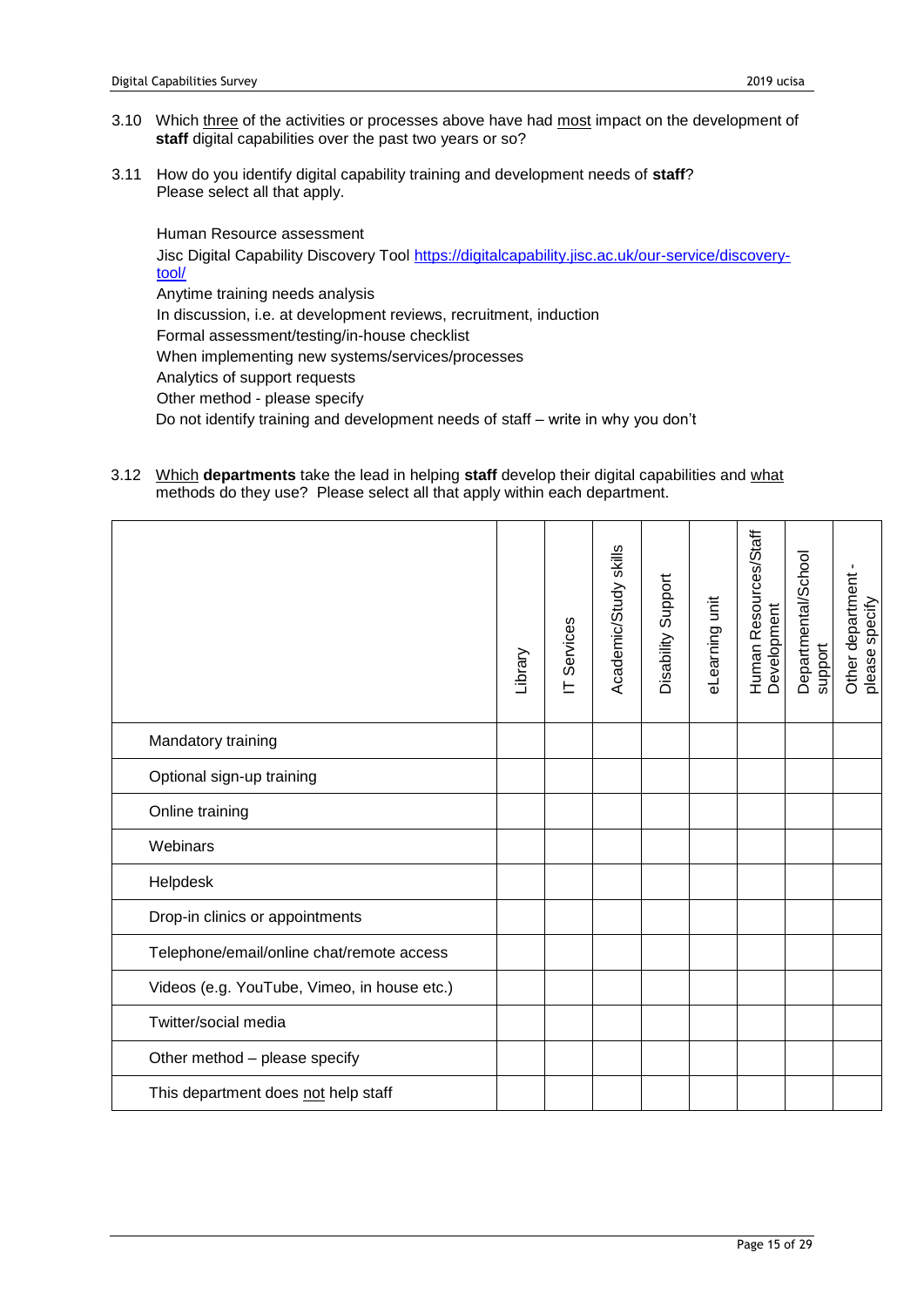3.13 Digital identity and wellbeing is an issue that **staff** need to be aware of. Which **departments** take the lead in helping **staff** develop positive digital identities? Please select all that apply.

Library IT Services Disability Support eLearning Unit Academic/Quality Unit Departmental/School Support Human Resources Other department – please specify No department takes the lead in this

3.14 Which of the following happens at your institution to help embed the development of **staff** digital capabilities in their work? Please select all that apply.

Regular digital capability training as part of their CPD Voluntary and freestanding modules on digital capability Training in specific aspects of digital capabilities as required by their job Supporting accreditation of the Higher Education Academy UK Professional Standards Framework Other – please specify None of the above - developing staff digital capabilities is not embedded in their work

3.15 And how is **staff** achievement, in respect of their digital capabilities, recognised? Please select all that apply.

Recognition/acknowledgement/certificate Higher Education Academy UK Professional Standards Framework accreditation External certification eg. MS Office Specialist (MOS), MCE (Microsoft Certified Educator) Open badges Award scheme Other – please specify None of the above - staff achievement is not recognised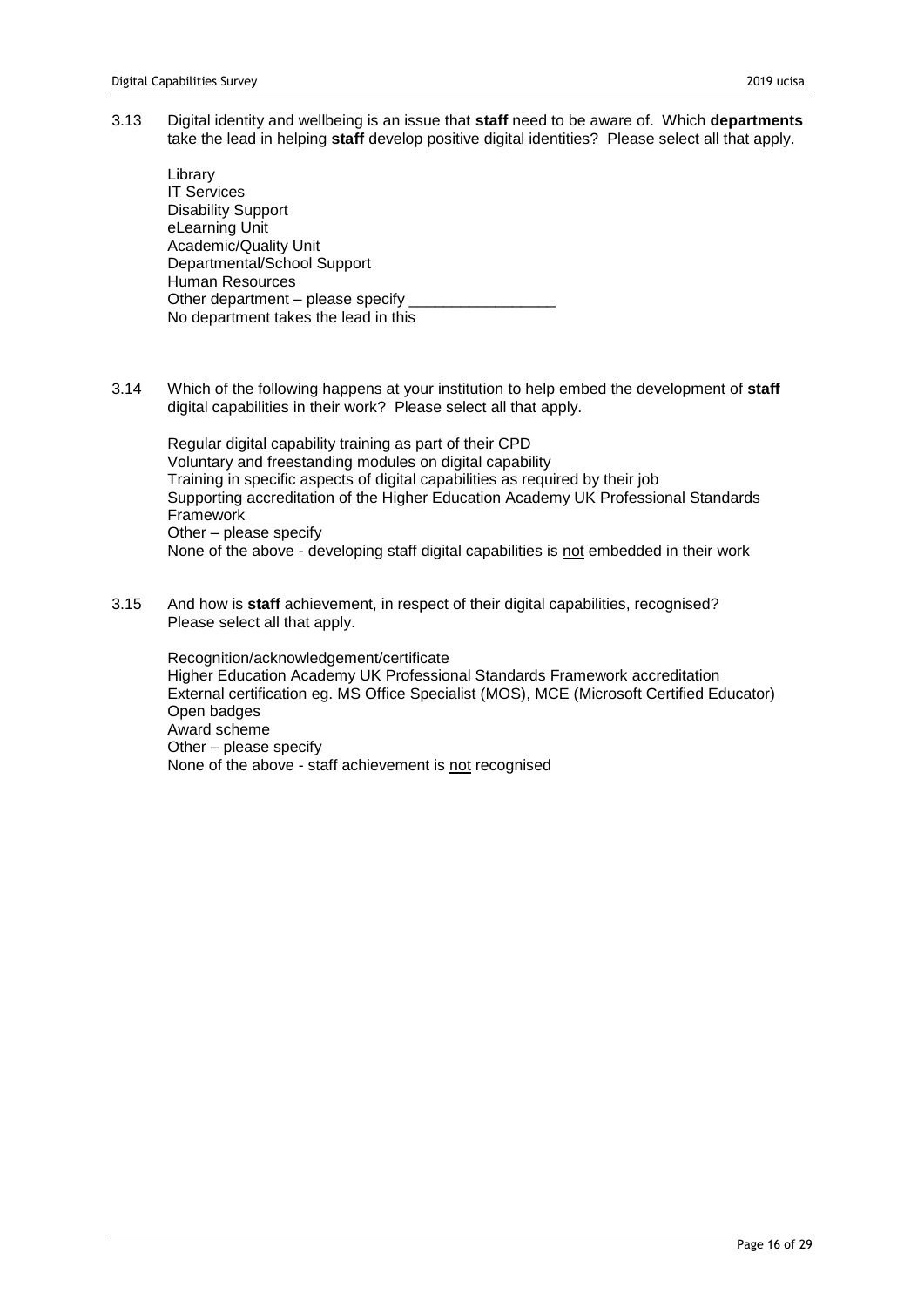3.16 Thinking now about the institution, what systems or approaches, if any, does your institution have in place for recognising and sharing best practice in respect of digital capabilities **across** departments, schools or faculties? Please select all that apply.

Internal Annual Conference eg Teaching and Learning, TEL Fest, etc Internal showcasing/sharing events (Tea and Tech, Teach Meets, etc) Online internal showcasing events (webinars, live or recorded) Internal Awards Community of Practice/forums **Projects** Blogs/webpages Case Studies (text, video or audio) Training and workshops **Newsletters** Other - please specify Don't recognise and share best practice

3.17 Does your institution **formally assess** or **benchmark** its progress over time or across departments in respect of developing digital capabilities of its students and staff?

Yes – please enter details

Have tried, but do not do so regularly No, do not formally assess or benchmark progress

3.18 And what approaches, if any, does your institution have in place for learning from **other institutions** about how to develop digital capabilities? Please select all that apply.

External Conferences External showcasing/sharing events (sharing days, meetings, workshops, etc) External online events (Webinars) External Awards (ucisa, ALT, JISC, Supplier Awards, etc) Community of Practices/forums (ucisa Digital Capabilities Community, Jisc Digital Capabilities Community of Practice) External Projects Membership of external bodies (ucisa, ALT, Jisc, WHELF, CILIP, etc) Case Studies (text, video or audio) Informal networking, informal discussions (ie not through Membership body events) Sharing with other universities via visits, partnering, etc Social Media Other – please specify Don't learn from other institutions

3.19 Does your institution **formally assess** or **benchmark** its progress against other institutions in respect of developing digital capabilities of its students and staff?

Yes – please enter details

Have tried, but do not do so regularly No, do not formally assess or benchmark progress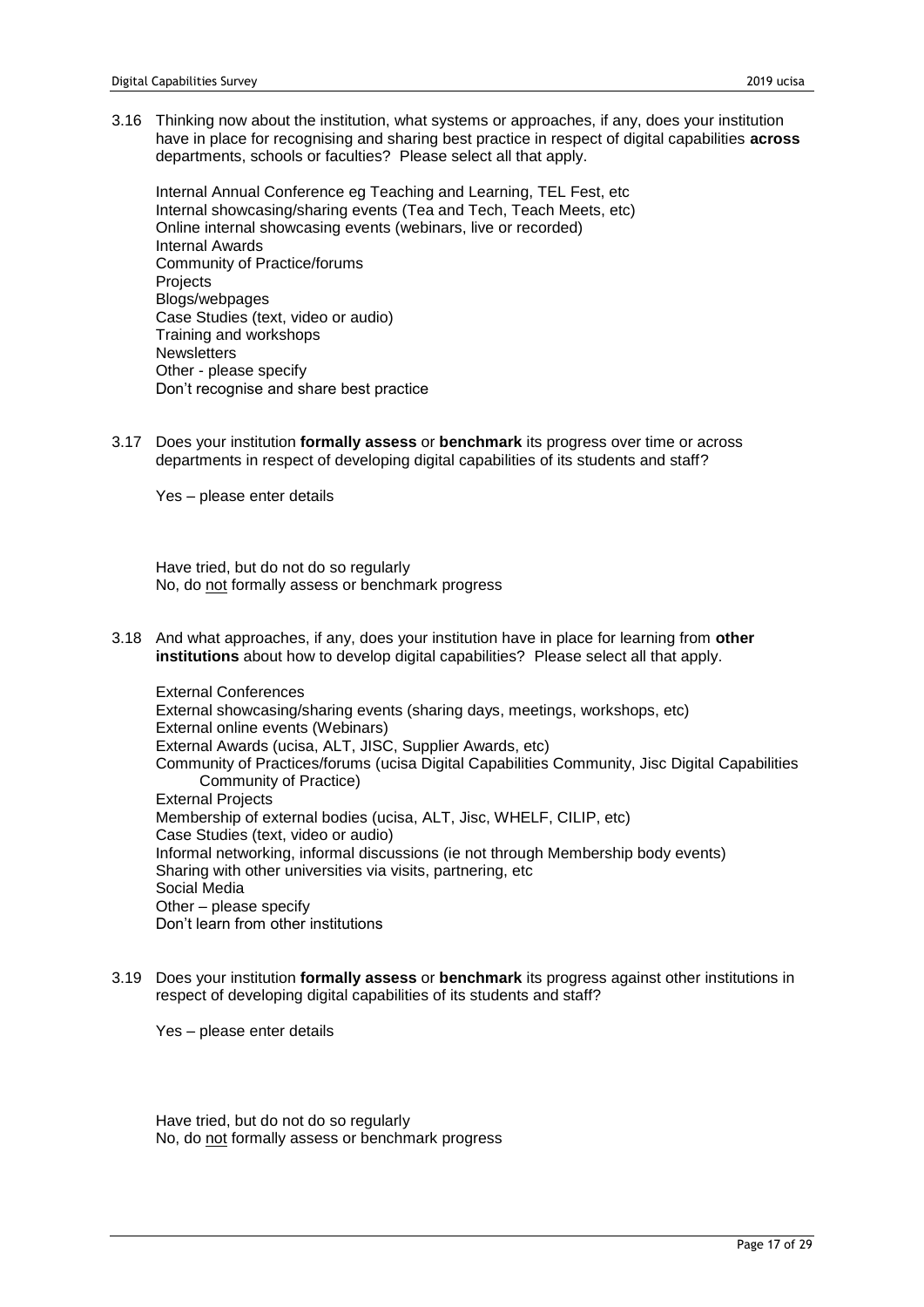# **Section 4: Accessibility and inclusion**

While technology is an enabler for most, there will be some for whom an increased reliance on technology can be an inhibitor because of accessibility and disability-related hindrances, or background and financial differences. This section explores these issues and how institutions are tackling them.

Note that 'accessibility' in this context has been usefully defined by Jisc as:

*Accessibility involves designing systems to optimise access. Being inclusive is about giving equal access and opportunities to everyone wherever possible. In education this involves reducing and overcoming the barriers that might occur in:*

*Digital content Teaching and learning activities; Assessments.*

*The social model of disability suggests that the society or environment is disabling the individual rather than their impairment or difference. For example, videos without subtitles disadvantage anyone watching in a noisy environment but they disadvantage deaf people all the time.*

*Accessibility is about removing those barriers to enable users to engage and take part in everyday activities.*

More detail about this definition can be found at: [https://www.jisc.ac.uk/guides/getting-started-with](https://www.jisc.ac.uk/guides/getting-started-with-accessibility-and-inclusion)[accessibility-and-inclusion](https://www.jisc.ac.uk/guides/getting-started-with-accessibility-and-inclusion) 

| 4.1 |  | Are you aware of and do you make any use of the following? |
|-----|--|------------------------------------------------------------|
|     |  |                                                            |

|                                                                                                                                      | Not aware | Aware but<br>don't use | Aware and<br>have used it |
|--------------------------------------------------------------------------------------------------------------------------------------|-----------|------------------------|---------------------------|
| RNIB bookshare collections – a free source of<br>textbooks in accessible formats                                                     |           |                        |                           |
| https://www.rnibbookshare.org/cms/                                                                                                   |           |                        |                           |
| Jisc's Accessible Organisations blog                                                                                                 |           |                        |                           |
| https://accessibility.jiscinvolve.org/wp/                                                                                            |           |                        |                           |
| APPGAT whitepaper about the EU Web<br><b>Accessibility Directive</b>                                                                 |           |                        |                           |
| https://www.policyconnect.org.uk/appgat/sites/site_<br>appgat/files/report/436/fieldreportdownload/appgatr<br>eport09-18finalweb.pdf |           |                        |                           |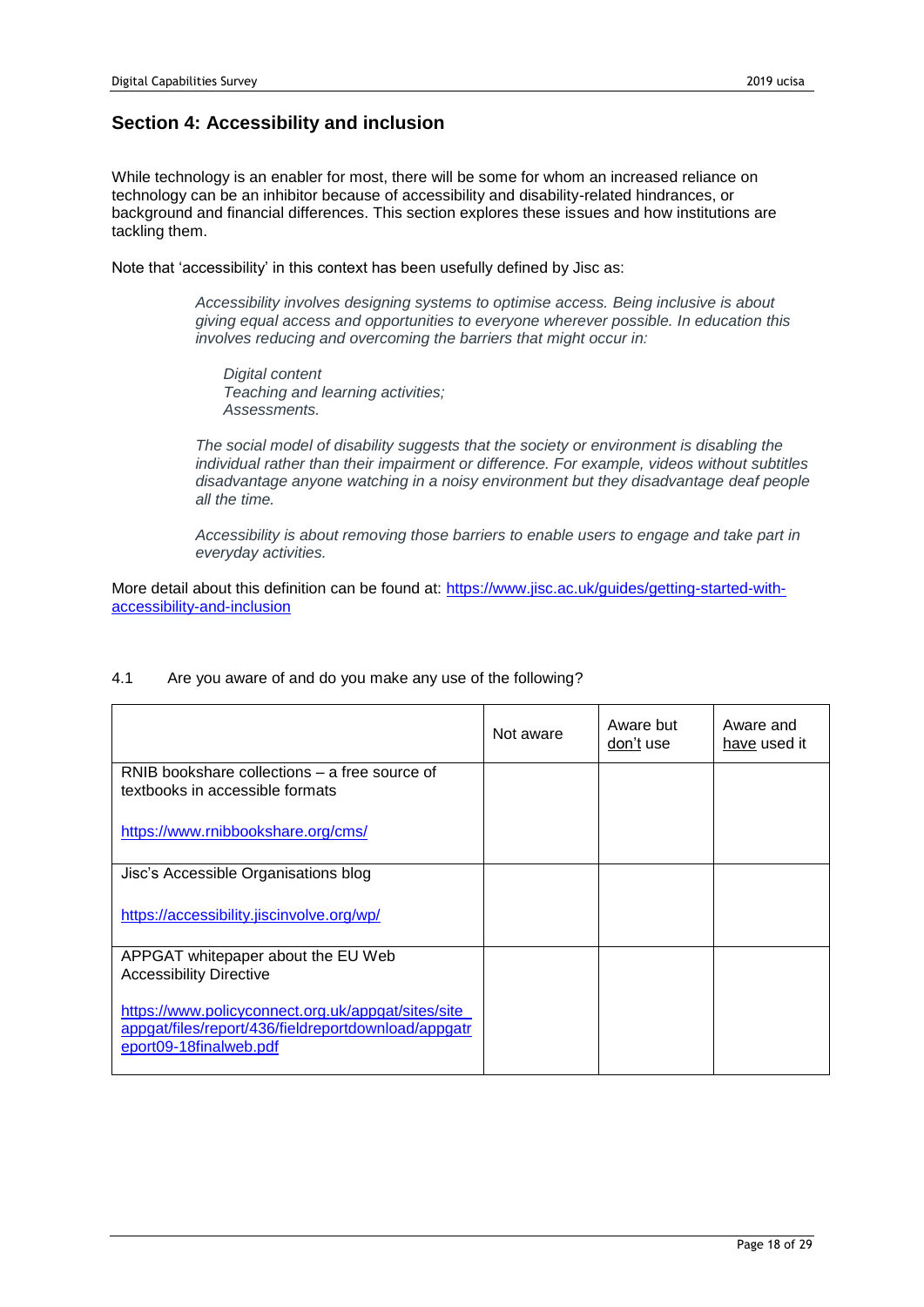|                                                                                                                                                         | Not aware | Aware but<br>don't use | Aware and<br>have used it |
|---------------------------------------------------------------------------------------------------------------------------------------------------------|-----------|------------------------|---------------------------|
| Browser accessibility plugins                                                                                                                           |           |                        |                           |
| https://www.learningapps.co.uk/moodle/xertetoolkit<br>s/play.php?template_id=1117                                                                       |           |                        |                           |
| <b>Accessible Material Audit Checklist</b>                                                                                                              |           |                        |                           |
| https://accessibility.jiscinvolve.org/wp/2017/08/17/a<br>ccessible-material-audit-tool/                                                                 |           |                        |                           |
| Making assessments accessible                                                                                                                           |           |                        |                           |
| https://www.jisc.ac.uk/guides/making-assessments-<br>accessible                                                                                         |           |                        |                           |
| Jisc accessibility snapshot service                                                                                                                     |           |                        |                           |
| https://www.learningapps.co.uk/moodle/xertetoolkit<br>s/play.php?template_id=1781                                                                       |           |                        |                           |
| Erasmus Future Teacher resources - free<br>webinars, recordings and online courses with<br>inclusive practice as an underlying theme                    |           |                        |                           |
| https://xot.futureteacher.eu/play.php?template_id=<br>$\overline{4}$                                                                                    |           |                        |                           |
| Technology, policy and accessible practice                                                                                                              |           |                        |                           |
| http://www.learningapps.co.uk/moodle/xertetoolkits/<br>play.php?template_id=1352&page=4                                                                 |           |                        |                           |
| Blackboard Ally (whether for Blackboard<br>Learn/Moodle/Canvas) - on the fly accessibility<br>auditing and conversion of content to multiple<br>formats |           |                        |                           |
| https://www.blackboard.com/accessibility/blackboar<br>d-ally.html                                                                                       |           |                        |                           |
| Sensus access service - format conversion service<br>to allow students to self-serve accessibility needs                                                |           |                        |                           |
| https://www.sensusaccess.com/                                                                                                                           |           |                        |                           |
| Supporting writing and note taking                                                                                                                      |           |                        |                           |
| http://www.learningapps.co.uk/moodle/xertetoolkits/<br>play.php?template_id=1403                                                                        |           |                        |                           |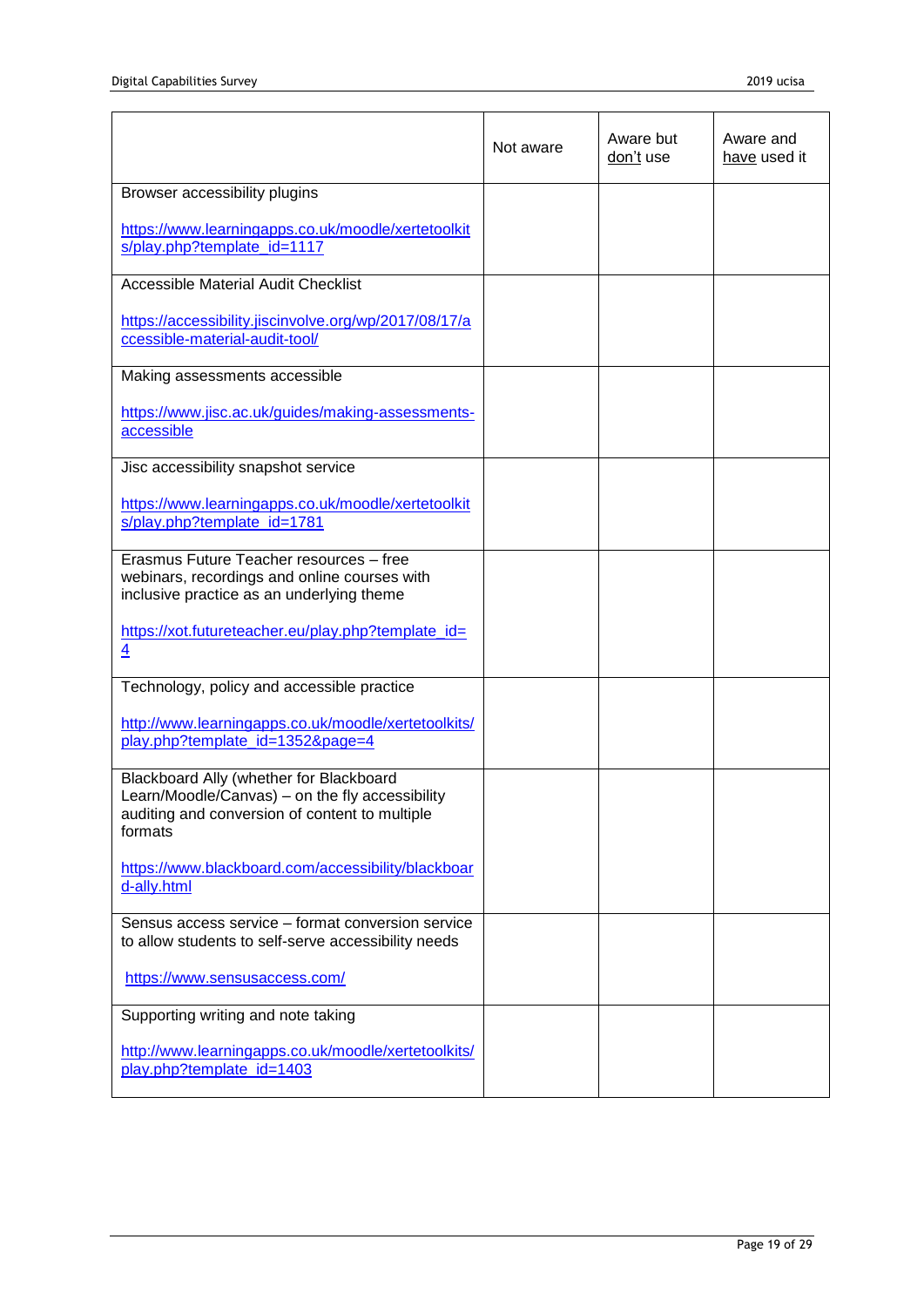|                                                                                                                                                          | Not aware | Aware but<br>don't use | Aware and<br>have used it |
|----------------------------------------------------------------------------------------------------------------------------------------------------------|-----------|------------------------|---------------------------|
| Microsoft Accessibility resources                                                                                                                        |           |                        |                           |
| https://www.microsoft.com/en-<br>us/accessibility/resources                                                                                              |           |                        |                           |
| Office Accessibility Center - Resources for people<br>with disabilities                                                                                  |           |                        |                           |
| https://support.office.com/en-us/article/office-<br>accessibility-center-resources-for-people-with-<br>disabilities-ecab0fcf-d143-4fe8-a2ff-6cd596bddc6d |           |                        |                           |
| Create and verify PDF accessibility (Acrobat Pro)                                                                                                        |           |                        |                           |
| https://helpx.adobe.com/acrobat/using/create-<br>verify-pdf-accessibility.html                                                                           |           |                        |                           |
| Publishing accessible documents                                                                                                                          |           |                        |                           |
| https://www.gov.uk/guidance/how-to-publish-on-<br>gov-uk/accessible-pdfs                                                                                 |           |                        |                           |
| A strategic approach to inclusive practice in<br>education                                                                                               |           |                        |                           |
| https://www.jisc.ac.uk/guides/a-strategic-approach-<br>to-inclusive-practice-in-higher-education                                                         |           |                        |                           |
| Supporting an inclusive learner experience in<br>higher education                                                                                        |           |                        |                           |
| https://www.jisc.ac.uk/guides/supporting-an-<br>inclusive-learner-experience-in-higher-education                                                         |           |                        |                           |
| Inclusive learning and teaching in higher education                                                                                                      |           |                        |                           |
| https://www.heacademy.ac.uk/system/files/inclusiv<br>elearningandteaching_finalreport.pdf                                                                |           |                        |                           |
| Inclusive Teaching and Learning in Higher<br>Education as a route to Excellence                                                                          |           |                        |                           |
| https://www.gov.uk/government/publications/inclusi<br>ve-teaching-and-learning-in-higher-education                                                       |           |                        |                           |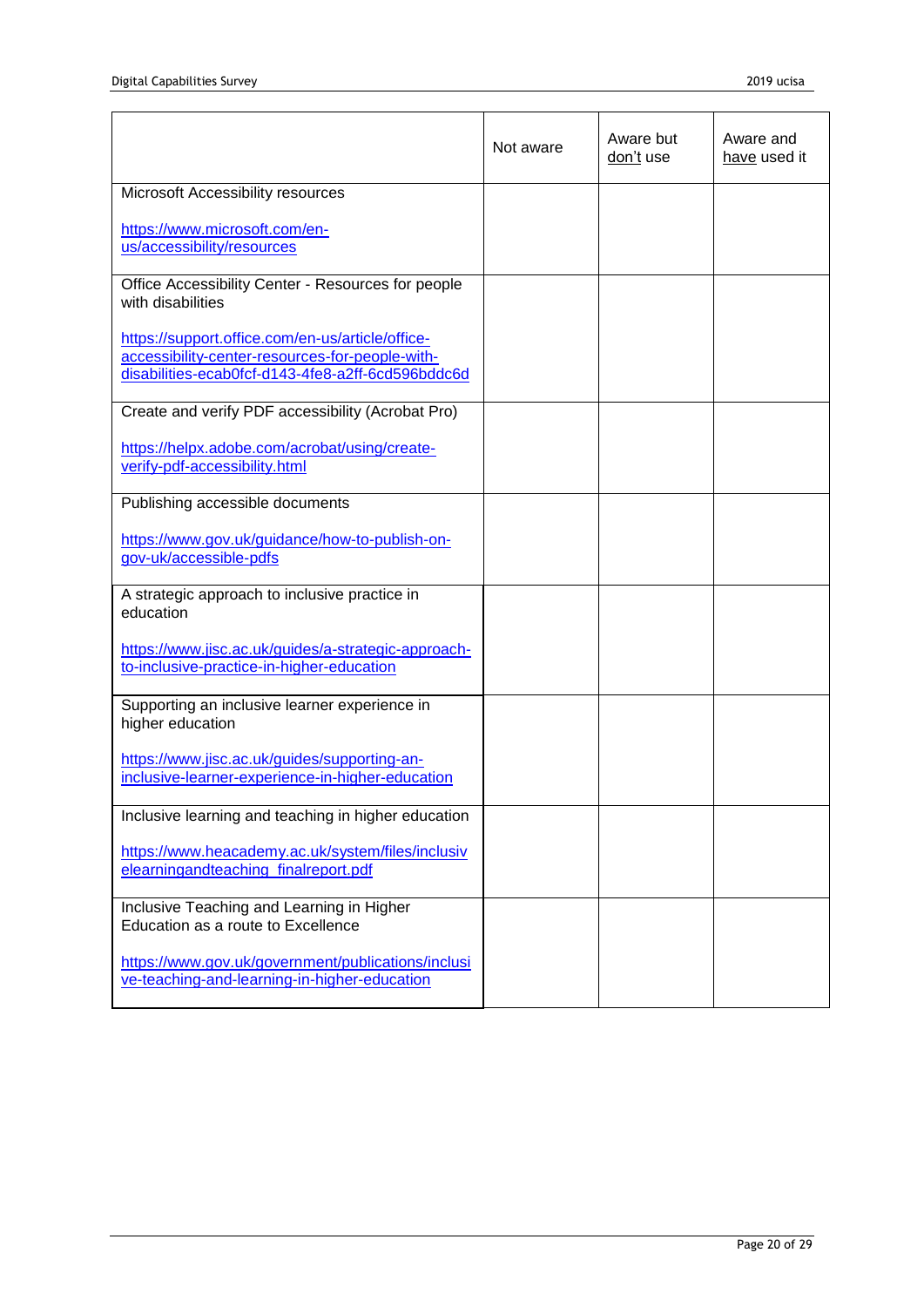# 4.2 How widely available across your institution are the following for **students** in practice?

|                                                                                           | No.<br>availability | Some<br>availability | Good<br>availability | Widespread<br>availability | Not sure/<br>don't<br>know |
|-------------------------------------------------------------------------------------------|---------------------|----------------------|----------------------|----------------------------|----------------------------|
| Accessible Word (or<br>equivalent) documents                                              |                     |                      |                      |                            |                            |
| Accessible PowerPoint (or<br>equivalent) presentations                                    |                     |                      |                      |                            |                            |
| Accessible Excel (or<br>equivalent) spreadsheets                                          |                     |                      |                      |                            |                            |
| <b>Accessible PDFs</b>                                                                    |                     |                      |                      |                            |                            |
| Accessible web browsing                                                                   |                     |                      |                      |                            |                            |
| University website - public                                                               |                     |                      |                      |                            |                            |
| Accessible intranet/portal for<br>current students                                        |                     |                      |                      |                            |                            |
| Accessible VLE content                                                                    |                     |                      |                      |                            |                            |
| Alternative formats eg. audio,<br>ePub, HTML, electronic braille                          |                     |                      |                      |                            |                            |
| Baseline VLE standards which<br>include accessibility and<br>inclusion                    |                     |                      |                      |                            |                            |
| Recording of teaching<br>sessions (without captions and<br>notes)                         |                     |                      |                      |                            |                            |
| Recording of teaching<br>sessions (with captions and<br>notes)                            |                     |                      |                      |                            |                            |
| Lecture / class presentations /<br>handouts available online for<br>all sessions          |                     |                      |                      |                            |                            |
| Other or additional supportive<br>material, videos, screencasts,<br>non-teaching activity |                     |                      |                      |                            |                            |

4.3 What other steps, if any, are taken to improve accessibility or inclusion for **students**?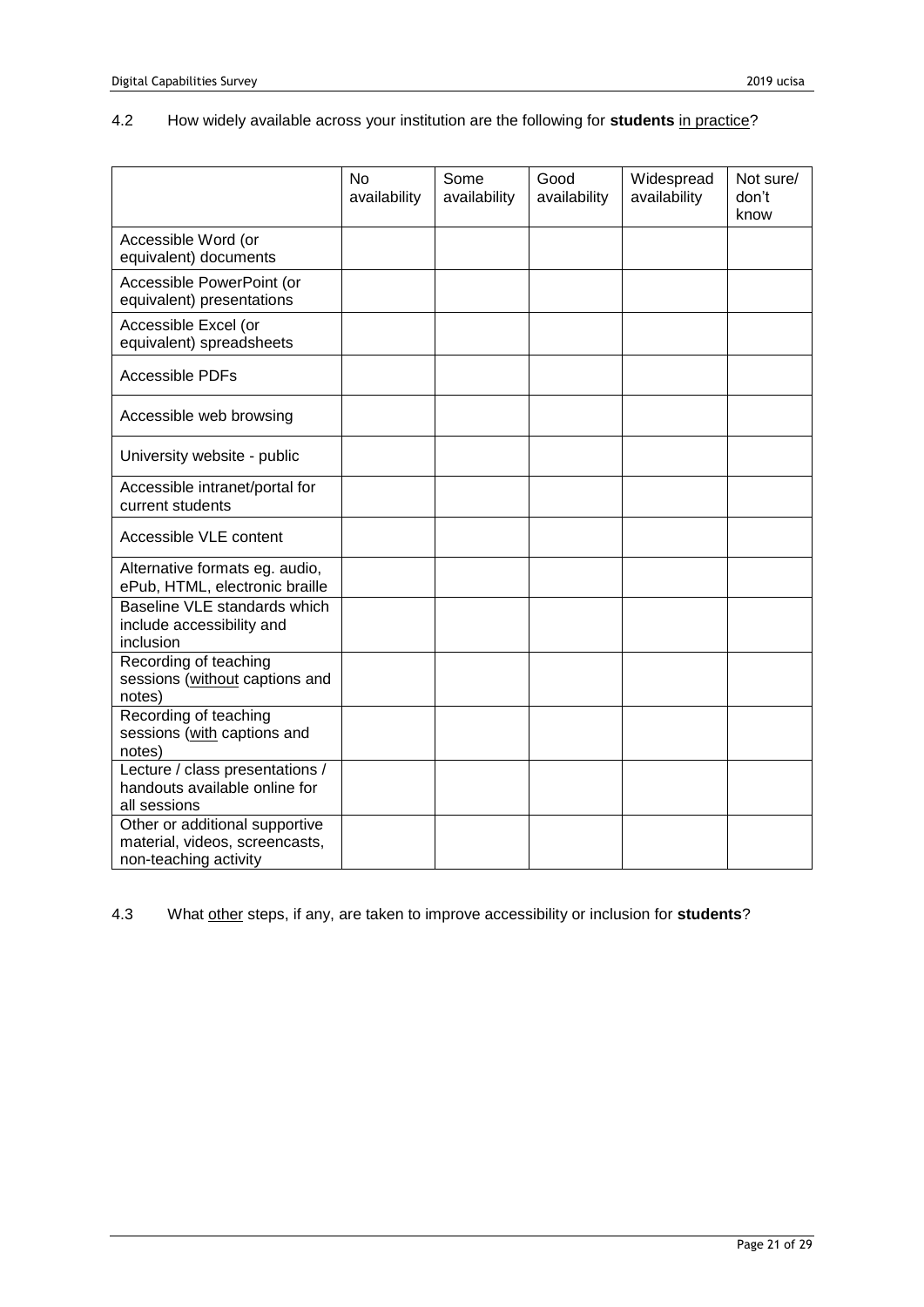### 4.4 How widely available across your institution are the following for **staff** in practice?

|                                                                                           | N <sub>0</sub><br>availability | Some<br>availability | Good<br>availability | Widespread<br>availability | Not sure/<br>don't<br>know |
|-------------------------------------------------------------------------------------------|--------------------------------|----------------------|----------------------|----------------------------|----------------------------|
| Accessible Word (or<br>equivalent) documents                                              |                                |                      |                      |                            |                            |
| Accessible PowerPoint (or<br>equivalent) presentations                                    |                                |                      |                      |                            |                            |
| Accessible Excel (or<br>equivalent) spreadsheets                                          |                                |                      |                      |                            |                            |
| Accessible PDFs                                                                           |                                |                      |                      |                            |                            |
| Accessible web browsing                                                                   |                                |                      |                      |                            |                            |
| Accessible intranet/portal for<br>current staff                                           |                                |                      |                      |                            |                            |
| Alternative formats eg. audio,<br>ePub, HTML, electronic braille                          |                                |                      |                      |                            |                            |
| Recording of staff facing<br>sessions eg. staff briefings<br>(without captions and notes) |                                |                      |                      |                            |                            |
| Recording of staff facing<br>sessions eg. staff briefings<br>with captions and notes)     |                                |                      |                      |                            |                            |

4.5 What other steps, if any, are taken to improve accessibility or inclusion for **staff**?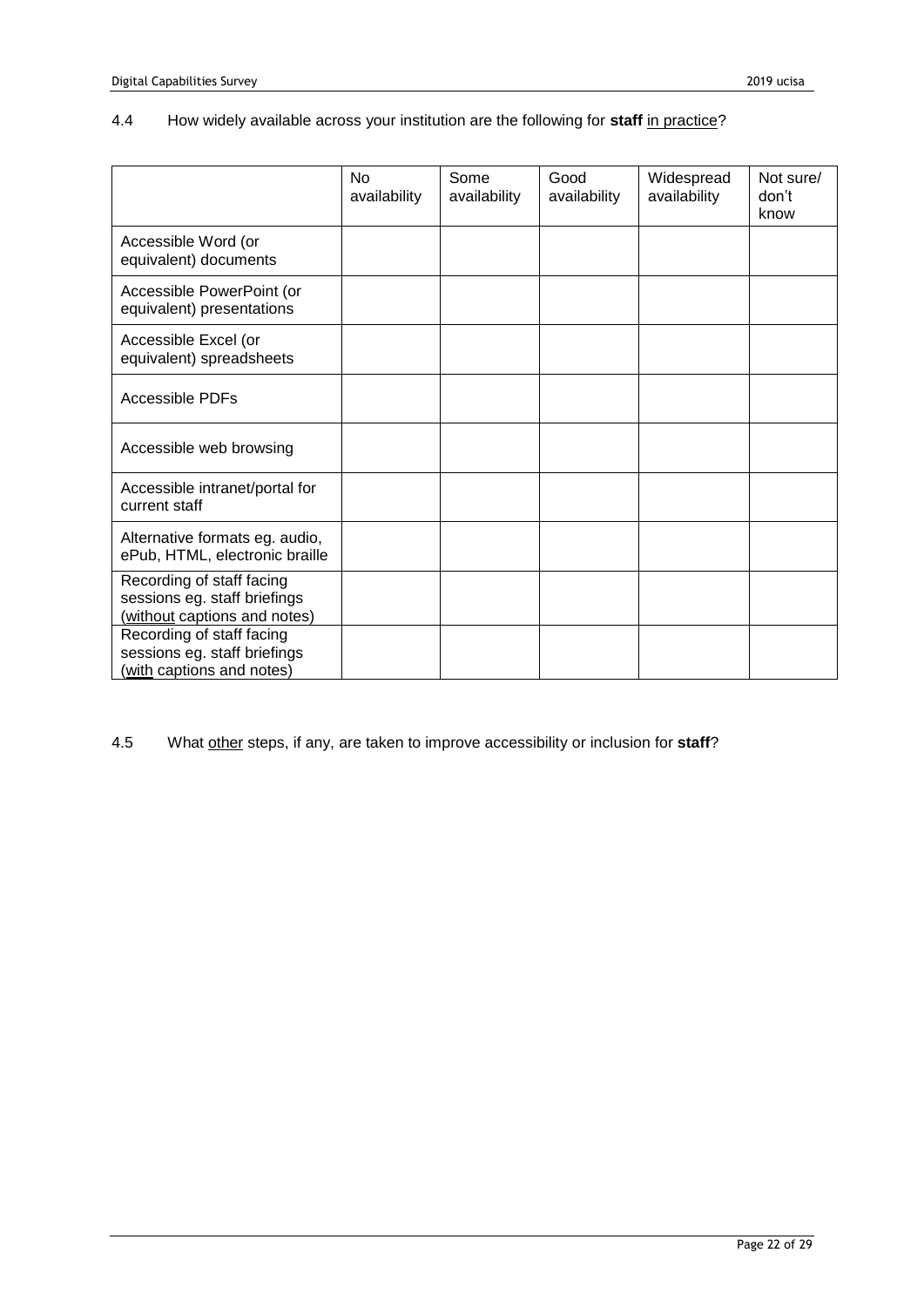#### 4.6 What **assistive technologies** to help develop digital capabilities are supported at your institution? Please select all that apply for students and for staff.

|                                             | For students | For staff |
|---------------------------------------------|--------------|-----------|
| Text to speech tools or plug ins            |              |           |
| Screen readers                              |              |           |
| Voice recognition tools or plug ins         |              |           |
| Mind mapping tools                          |              |           |
| Notetaking tools (eg OneNote, Evernote)     |              |           |
| Referencing tools                           |              |           |
| Other assistive technology - please specify |              |           |
| None supported                              |              |           |

- 4.7 Which of the following takes place to help raise student and staff awareness of the tools used to improve accessibility and inclusion? Please select all that apply.
	- Mandatory training Optional sign-up training Online training **Webinars** Helpdesk Drop-in clinics or appointments Telephone/email/online chat/remote access Videos (eg. You Tube, Vimeo, in house etc.) Twitter/social media Internal comms eg. announcements. E-mails, login screens Blogs/web pages Other – please specify None of the above  $-$  no steps taken to raise awareness
	- 4.8 Does the institution consider accessibility and inclusion in the **procurement** of digital systems and software?

Yes - please enter details of a good example of where this has been done

No, but working towards this No, don't consider accessibility and inclusion in the procurement process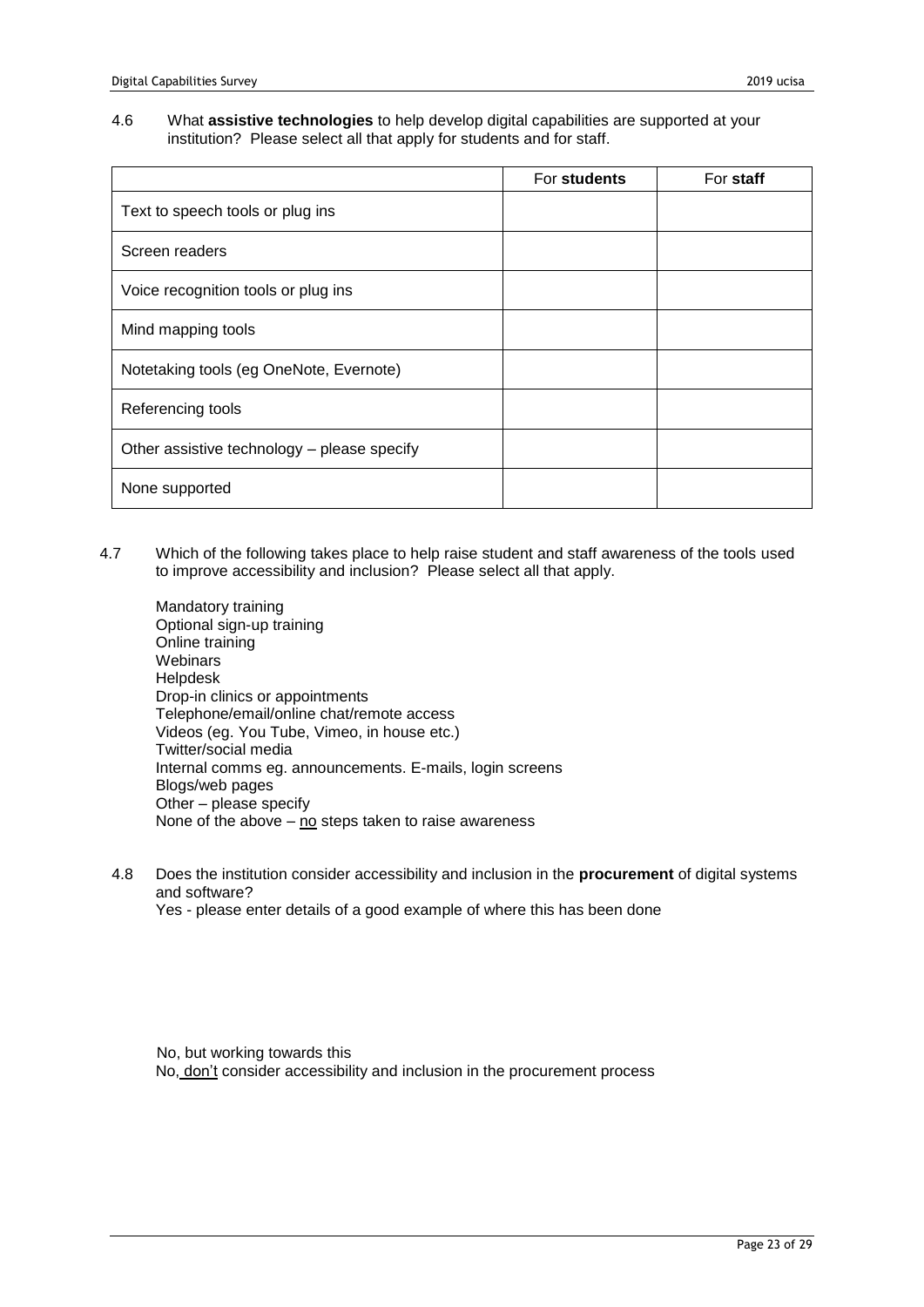4.9 Thinking now about the institution, what systems or approaches, if any, does your institution have in place for recognising and sharing best practice in respect of accessibility and inclusion **across** departments, schools or faculties? Please select all that apply.

Internal Annual Conference eg Teaching and Learning, TEL Fest, etc Internal showcasing/sharing events (Tea and Tech, Teach Meets, etc) Online internal showcasing events (webinars, live or recorded) Internal Awards Community of Practice/forums **Projects** Blogs/webpages Case Studies (text, video or audio) Training and workshops **Newsletters** Other - please specify Do not recognise and share best practice

4.10 Does your institution **formally assess** or **benchmark** its progress on accessibility and inclusion over time or across departments?

Yes – please enter details

Have tried, but do not do so regularly No, do not formally assess or benchmark progress

4.11 And what approaches, if any, does your institution have in place for learning from **other institutions** about accessibility and inclusion? Please select all that apply.

External Conferences External showcasing/sharing events (sharing days, meetings, workshops, etc) External online events (Webinars) External Awards (ucisa, ALT, JISC, Supplier Awards, etc) Community of Practices/forums (ucisa Digital Capabilities Community, Jisc Digital Capabilities Community of Practice) External Projects Membership of external bodies (ucisa, ALT, Jisc, WHELF, CILIP, etc) Case Studies (text, video or audio) Informal networking, informal discussions (ie not through Membership body events) Sharing with other universities via visits, partnering, etc Social Media Other – please specify Do not learn from other institutions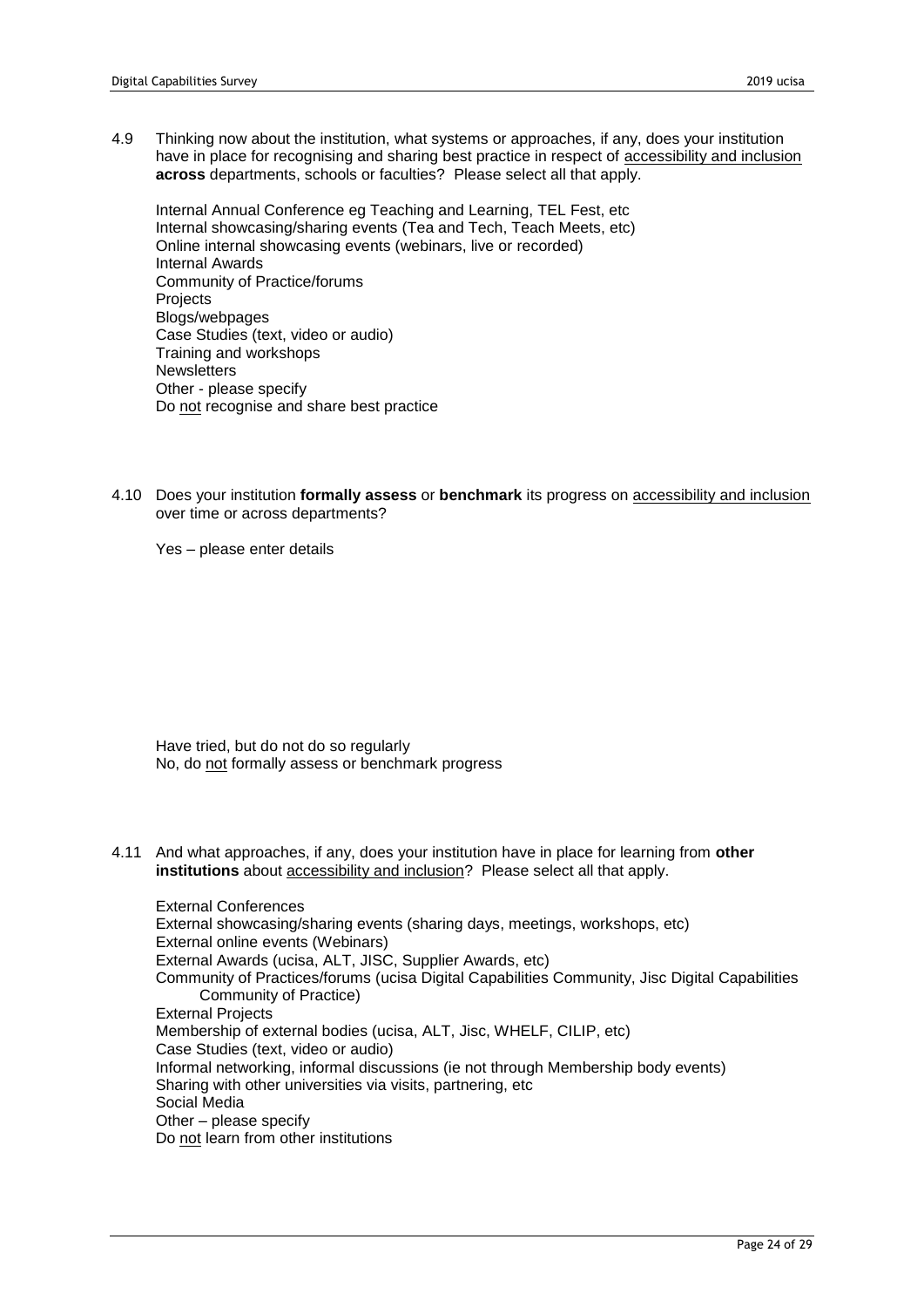4.12 Does your institution **formally assess** or **benchmark** its progress against other institutions in respect of addressing accessibility and inclusion for its students and staff?

Yes – please enter details

Have tried, but do not do so regularly No, do not formally assess or benchmark progress

4.13 Are there specific roles in your institution dedicated to developing accessible and inclusive resources for students and staff?

Yes – please answer 4.13 No – please skip to section 5

4.14 Please list details of up to three key individuals – giving their job title, organisational location and name (optional).

Individual #1

Job title:

Role:

Location in institution eg. Department:

Name (optional):

Individual #2

Job title:

Role:

Location in institution eg. Department:

Name (optional):

Individual #3

Job title:

Role:

Location in institution eg. Department:

Name (optional):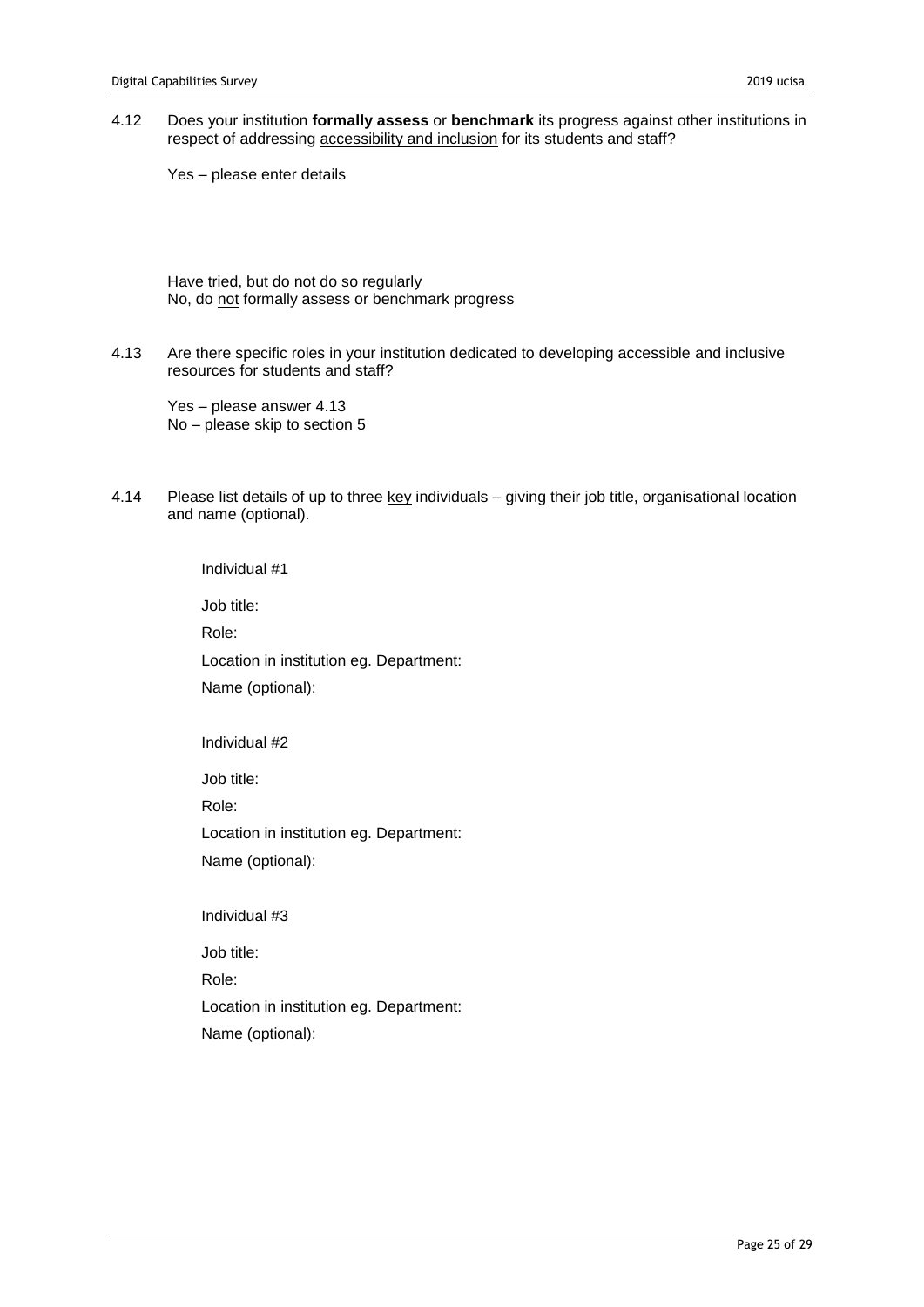## **Section 5: Looking to the future**

Finally, we ask you to consider your plans for the next few years, any barriers that may inhibit the delivery of these plans, and the key departments who will be leading this work.

### 5.1 How important are the following **factors that inhibit** the delivery of digital capabilities in practice in your institution.

|                                                                |                | For students     |                    |                      | For staff      |                  |                    |                      |
|----------------------------------------------------------------|----------------|------------------|--------------------|----------------------|----------------|------------------|--------------------|----------------------|
|                                                                | Very important | Fairly important | Not very important | Not at all important | Very important | Fairly important | Not very important | Not at all important |
| Lack of money (i.e. funding to support development)            |                |                  |                    |                      |                |                  |                    |                      |
| Lack of incentives or recognition                              |                |                  |                    |                      |                |                  |                    |                      |
| Lack of strategy                                               |                |                  |                    |                      |                |                  |                    |                      |
| Lack of commitment                                             |                |                  |                    |                      |                |                  |                    |                      |
| Lack of senior leadership support                              |                |                  |                    |                      |                |                  |                    |                      |
| Lack of support staff                                          |                |                  |                    |                      |                |                  |                    |                      |
| Lack of access to support staff (different campus, time)       |                |                  |                    |                      |                |                  |                    |                      |
| Lack of awareness of available support                         |                |                  |                    |                      |                |                  |                    |                      |
| Lack of access to/capacity of infrastructure                   |                |                  |                    |                      |                |                  |                    |                      |
| Lack of access to appropriate kit eg. mics, cameras on PC      |                |                  |                    |                      |                |                  |                    |                      |
| Lack of availability of suitable physical and/or virtual space |                |                  |                    |                      |                |                  |                    |                      |
| Lack of time                                                   |                |                  |                    |                      |                |                  |                    |                      |
| Lack of resources to support digital capabilities              |                |                  |                    |                      |                |                  |                    |                      |
| Institutional culture                                          |                |                  |                    |                      |                |                  |                    |                      |
| Department culture                                             |                |                  |                    |                      |                |                  |                    |                      |
| Competing strategic initiatives                                |                |                  |                    |                      |                |                  |                    |                      |
| Inappropriate policies and procedures                          |                |                  |                    |                      |                |                  |                    |                      |
| Changing administrative processes                              |                |                  |                    |                      |                |                  |                    |                      |
| <b>Technical problems</b>                                      |                |                  |                    |                      |                |                  |                    |                      |

5.2 Please enter details of any other factors that inhibit the delivery of digital capabilities: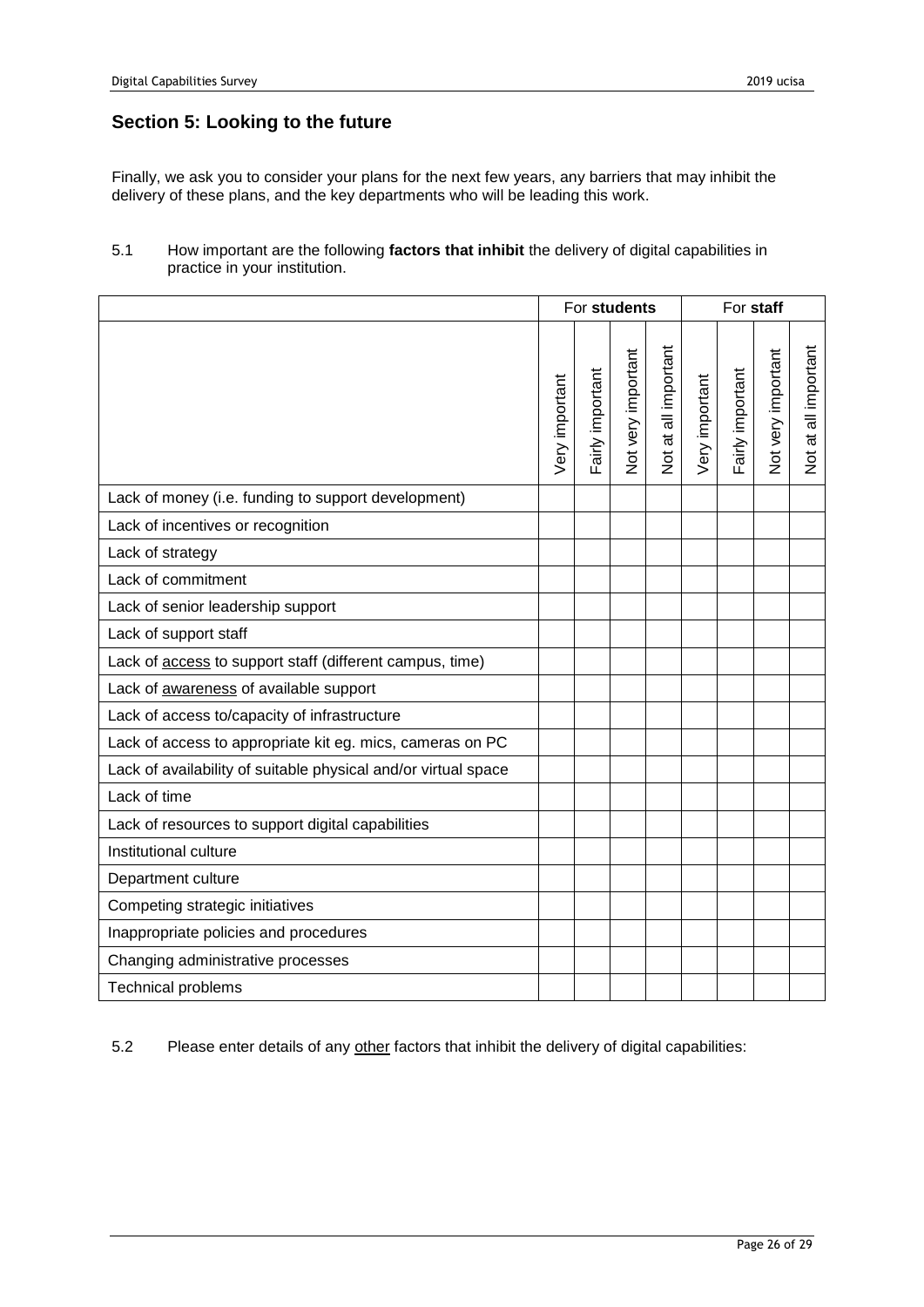5.3 Which key initiatives focusing on building digital capability does your institution plan to implement, scope or investigate in the next two years?

| Implement in<br>next two years   |  |
|----------------------------------|--|
| Scope in next<br>two years       |  |
| Investigate in<br>next two years |  |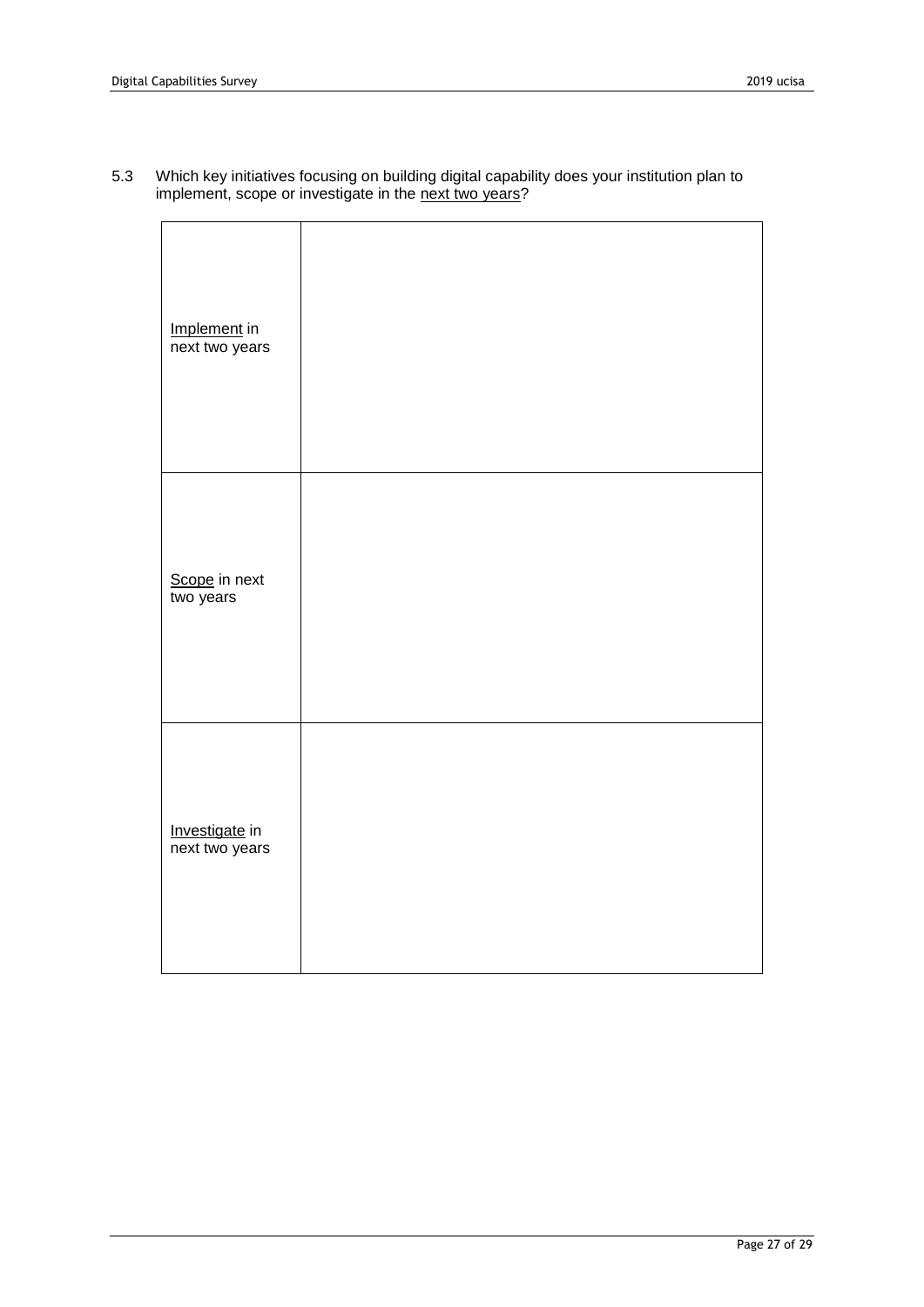### **Section 6: Concluding remarks**

- 6.1 Please use this space to note any further comments or observations relating to digital capabilities in your institution that have not been captured by the survey.
- 6.2 Which, if any, of the following **departments** did you consult with to help complete the survey?

Library IT Services Academic/Study skills HR/Staff Development Health and Safety Disability Support eLearning Unit Teaching/Quality Department Careers Service/Employability Student Support/Progress Departmental/School Support Academic staff Estates Department Students Union Other department  $-$  please specify Didn't consult with any other departments

6.3 How have you used the results from the last survey? Write in details

Have not used the results – skip to 6.5

6.4 And what impact has using the results had on your institution in helping to develop the digital capabilities of students and staff? Write in details

Had no impact

All to answer

6.5 Would you be willing to be contacted again to help in this study? For example, we may want to ask you for clarification or expansion on some of your answers. Alternatively, we may ask some institutions additional questions dependent upon the findings that come out of the survey. We will also be conducting interviews and focus groups to provide illustrative case studies with a small number of institutions. Please select all that apply.

Yes – willing to clarify answers Yes – willing to answer extra questions Yes – willing to be a case study site, or involved in interviews or focus groups Not sure – it depends, but by all means contact me to discuss No – would rather not be contacted again

Thank you for taking the time to complete this survey.